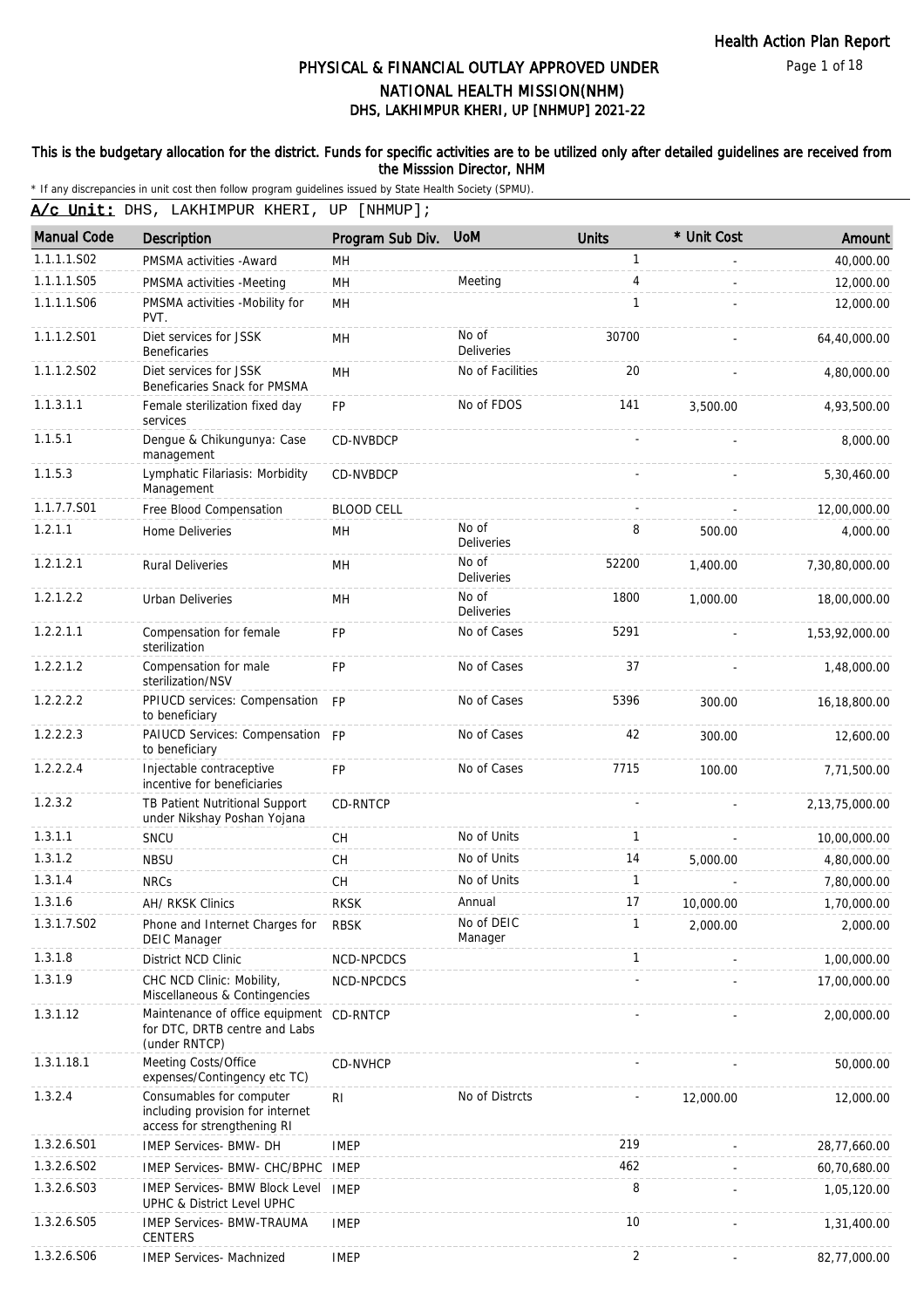#### Page 2 of 18

## DHS, LAKHIMPUR KHERI, UP [NHMUP] 2021-22 PHYSICAL & FINANCIAL OUTLAY APPROVED UNDER NATIONAL HEALTH MISSION(NHM)

### This is the budgetary allocation for the district. Funds for specific activities are to be utilized only after detailed guidelines are received from the Misssion Director, NHM

| <b>Manual Code</b> | Description                                                                                                                                                                                                  | Program Sub Div. | <b>UoM</b>           | <b>Units</b> | * Unit Cost | Amount         |
|--------------------|--------------------------------------------------------------------------------------------------------------------------------------------------------------------------------------------------------------|------------------|----------------------|--------------|-------------|----------------|
|                    | Cleaning - DH                                                                                                                                                                                                |                  |                      |              |             |                |
| 1.3.2.6.S07        | <b>IMEP Services- Machnized</b><br>Cleaning - MCH Wing (100 Bed)                                                                                                                                             | <b>IMEP</b>      |                      | $\mathbf{1}$ |             | 37,18,000.00   |
| 1.3.2.6.S09        | <b>IMEP Services- Mechanized</b><br>Laundry- District Level Hospital                                                                                                                                         | <b>IMEP</b>      |                      | 2            |             | 29,44,000.00   |
| 1.3.2.6.S10        | IMEP Services- Cleaning -<br>CHC/BPHC                                                                                                                                                                        | <b>IMEP</b>      | per bed per<br>month | 462          | 548.35      | 30,40,052.00   |
| 1.3.2.6.S12        | IMEP Services-Cleaning -<br><b>TRAUMA CENTERS</b>                                                                                                                                                            | <b>IMEP</b>      | per bed per<br>month | 10           | 548.35      | 65,802.00      |
| 1.3.2.6.S17        | <b>IMEP Services- Mechanized</b><br>Laundry- MCH Wing (100 Bed)                                                                                                                                              | <b>IMEP</b>      |                      | $\mathbf{1}$ |             | 13,45,000.00   |
| 2.2.1              | POL for Family Planning/ Others                                                                                                                                                                              | <b>FP</b>        | No of FDOS           | 141          | 1,000.00    | 1,41,000.00    |
| 2.2.2              | Mobility & Communication<br>support for AH counsellors &<br><b>RKSK Coordinators</b>                                                                                                                         | <b>RKSK</b>      |                      | 34           |             | 3,26,400.00    |
| 2.2.3              | Mobility support for RBSK Mobile RBSK<br>health team                                                                                                                                                         |                  | No of Vehicle        | 30           | 33,000.00   | 1,18,80,000.00 |
| 2.2.4              | Support for RBSK: CUG<br>connection per team and rental                                                                                                                                                      | <b>RBSK</b>      | No of Team           | 30           | 200.00      | 72,000.00      |
| 2.2.10             | Kala-azar Case search/ Camp<br>Approach:<br>Mobility/POL/supervision                                                                                                                                         | CD-NVBDCP        |                      |              |             | 80,000.00      |
| 2.2.11             | Any Other                                                                                                                                                                                                    |                  |                      |              |             | 5,91,000.00    |
| 2.3.1.1.2          | Monthly Village Health and<br><b>Nutrition Days</b>                                                                                                                                                          | RI               | No of Session        | 3730         | 100.00      | 3,73,000.00    |
| 2.3.1.5            | Organizing Adolescent Health<br>day                                                                                                                                                                          | <b>RKSK</b>      | AHD                  | 316          | 2,500.00    | 7,90,000.00    |
| 2.3.1.6            | Organising Adolescent Friendly<br>Club meetings at subcentre<br>Level                                                                                                                                        | <b>RKSK</b>      | <b>AFC Meeting</b>   | 632          | 250.00      | 1,58,000.00    |
| 2.3.1.10           | Mobility support for mobile<br>health team/ TA/DA to<br>vaccinators                                                                                                                                          | RI               | No of Vehicle        | 3            | 3,96,000.00 | 11,88,000.00   |
| 2.3.1.11           | Outreach for demand<br>generation, testing and<br>treatment of Viral Hepatitis<br>through Mobile Medical<br>Units/NGOs/CBOs/etc                                                                              | CD-NVHCP         |                      |              |             | 20,000.00      |
| 2.3.2.3            | DMHP: Targeted interventions at NCD-NMHP<br>community level Activities &<br>interventions targeted at<br>schools, colleges, workplaces,<br>out of school adolescents, urban<br>slums and suicide prevention. |                  |                      | $\mathbf{1}$ |             | 6,00,000.00    |
| 2.3.3.2            | Screening and free spectacles to<br>school children                                                                                                                                                          | NCD-NPCB         | No of Cases          |              |             | 14,07,700.00   |
| 2.3.3.3            | Screening and free spectacles<br>for near work to Old Person                                                                                                                                                 | NCD-NPCB         | No of Cases          |              |             | 7,03,850.00    |
| 2.3.3.4.1          | Coverage of Public School and<br>Private school                                                                                                                                                              | NCD-NTCP         |                      | $\mathbf{1}$ |             | 4,99,660.00    |
| 2.3.3.4.5          | Sensitization campaign for<br>college students                                                                                                                                                               | NCD-NTCP         |                      | $\mathbf{1}$ |             | 2,00,000.00    |
| 3.1.1.3.2.S01      | ASHA/AWW/Volunteer Incentive<br>for detection of leprosy                                                                                                                                                     | CD-NLEP          |                      |              |             | 1,76,500.00    |
| 3.1.1.3.2.S02      | <b>ASHA Incentive for PB</b><br>(Treatment completion)                                                                                                                                                       | CD-NLEP          |                      |              |             | 1,40,000.00    |
| 3.1.1.3.2.S03      | ASHA Incentive for MB<br>(Treatment completion)                                                                                                                                                              | CD-NLEP          |                      |              |             | 1,69,440.00    |
| 3.1.1.3.3          | Any Other ASHS Incentives<br>(ASHA Involvement under NLEP<br>- Sensitisation)                                                                                                                                | CD-NLEP          |                      |              |             | 73,600.00      |
| 3.1.1.3.A.S07      | ASHA incentive for supporting                                                                                                                                                                                | CD-NVBDCP        |                      |              |             | 300.00         |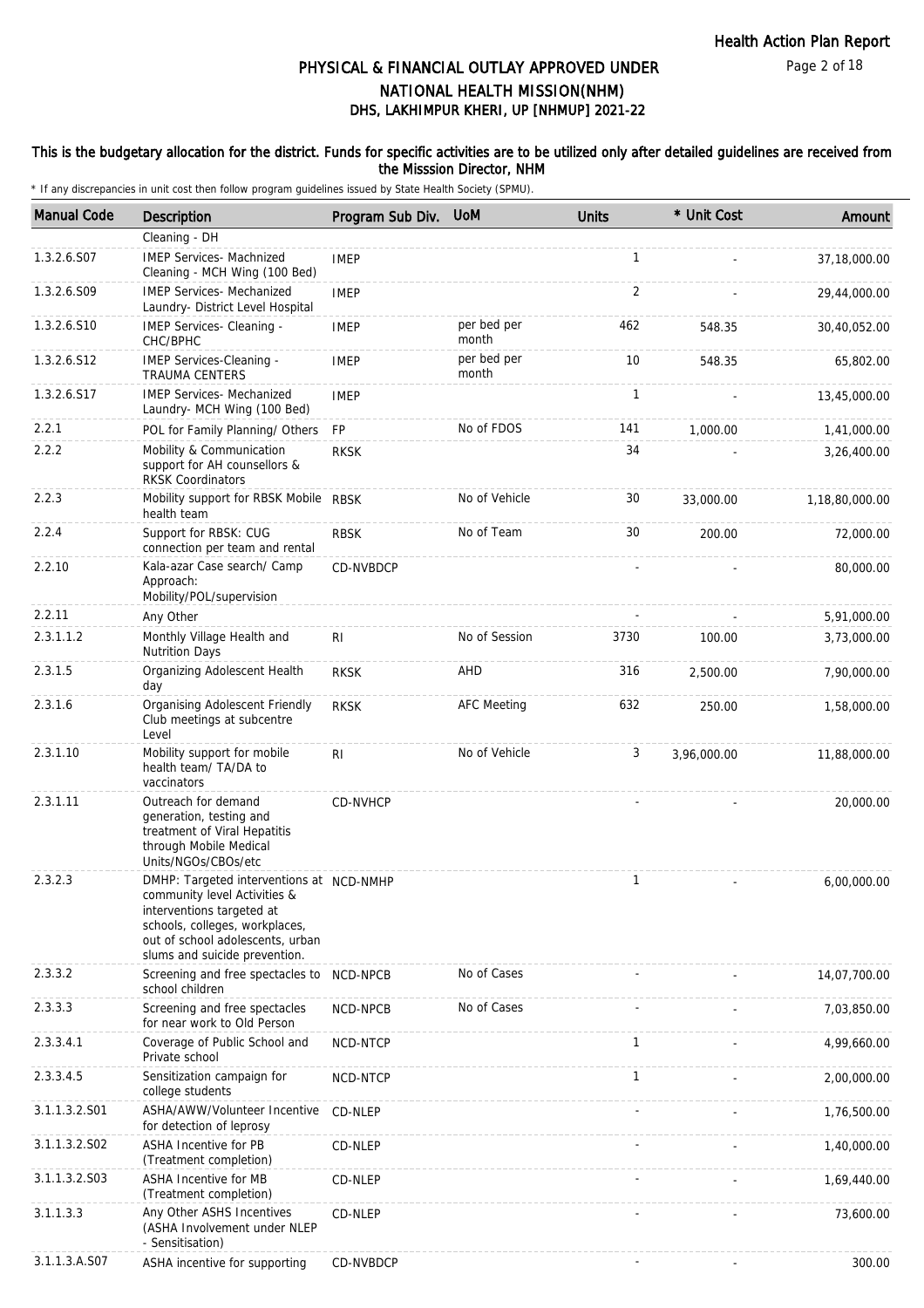### This is the budgetary allocation for the district. Funds for specific activities are to be utilized only after detailed guidelines are received from the Misssion Director, NHM

| <b>Manual Code</b> | Description                                                                                                          | Program Sub Div. | <b>UoM</b>                               | <b>Units</b> | * Unit Cost | Amount            |
|--------------------|----------------------------------------------------------------------------------------------------------------------|------------------|------------------------------------------|--------------|-------------|-------------------|
|                    | IRS / sensitizing community to<br>accept IRS and Referral /<br>Ensuring treatment for Kala-azar<br>cases             |                  |                                          |              |             |                   |
| 3.1.1.3.A.S01      | ASHA Incentive/ Honorarium for CD-NVBDCP<br>Malaria and LLIN Distribution                                            |                  |                                          |              |             | 2,25,000.00       |
| 3.1.1.3.A.S02      | ASHA Incentive for Dengue and<br>Chikungunya                                                                         | CD-NVBDCP        |                                          |              |             | 37,18,000.00      |
| 3.1.1.3.A.S04      | ASHA incentive for referral of<br>AES/JE cases to the nearest<br>CHC/DH/Medical College                              | CD-NVBDCP        |                                          |              |             | 20,000.00         |
| 3.1.1.3.A.S05      | Honorarium for Drug Distribution CD-NVBDCP<br>including ASHAs and supervisors<br>involved in MDA                     |                  |                                          |              |             | 1,10,87,460.00    |
| 3.1.1.2            | <b>ASHA Incentive under NIDDCP</b>                                                                                   | NCD-NIDDCP       | No of ASHA                               |              |             | 2,78,425.00       |
| 3.1.1.4.A.1.S01    | ASHA Incentive Filling of CBAC<br>forms and familly folder of<br>patients with confirm NCD cases                     | CP               | No. of<br><b>Beneficiaries</b>           |              | 10.00       | 49,75,760.00      |
| 3.1.1.1.4.S09.A    | ASHA incentive for HRP<br>identification and follow up                                                               | MH               | No of HRP                                | 3400         | 300.00      | 10,20,000.00      |
| 3.1.1.1.1.S01      | JSY Incentive to ASHA                                                                                                | MH               | No of<br>Deliveries                      | 47700        |             | 2,86,20,000.00    |
| 3.1.1.1.1.S03      | National Iron Plus Incentive for<br>mobilizing children and/or<br>ensuring compliance and<br>reporting (6-59 months) | <b>CH</b>        | No of ASHA                               | 3724         | 50.00       | 11, 17, 200.00    |
| 3.1.1.1.2.S01      | ASHA incentive under MAA<br>programme @ Rs 100 per ASHA<br>for quarterly mother's meeting                            | <b>CH</b>        | No of ASHA                               | 3724         | 100.00      | 14,89,600.00      |
| 3.1.1.1.2.S02      | Incentive for Home Based<br>Newborn Care programme                                                                   | <b>CH</b>        | No. of Child                             | 99428        | 250.00      | 2,48,57,000.00    |
| 3.1.1.1.2.S04      | Incentive for referral of SAM<br>cases to NRC and for follow up<br>of discharge SAM children from<br><b>NRCs</b>     | CH               | No.of SAM<br>Child referal &<br>followup | 1            | 150.00      | 28,800.00         |
| 3.1.1.1.2.S05      | Incentive for National<br>Deworming Day for mobilising<br>out of school children                                     | <b>RKSK</b>      | <b>ASHA</b>                              | 3717         | 100.00      | 3,71,700.00       |
| 3.1.1.1.2.S06      | Incentive for IDCF for<br>prophylactic distribution of ORS<br>to family with under-five<br>children.                 | СH               | No of ASHA                               | 3724         | 100.00      | 3,72,400.00       |
| 3.1.1.1.2.S07      | Incentive to ASHA for Quaterly<br>Visit Under HBYC                                                                   | СH               | No of Children                           | 46670        | 50.00       | 1, 16, 67, 500.00 |
| 3.1.1.1.3.S01      | ASHA Incentive under<br>Immunzation                                                                                  | R <sub>1</sub>   | No of Children                           | 95546        | 225.00      | 2,14,97,760.00    |
| 3.1.1.1.4.S08      | ASHA incentive for injectable<br>contraceptive (Antara)                                                              | FP               | No of Cases                              | 5935         | 100.00      | 5,93,500.00       |
| 3.1.1.1.4.S09.B    | Reimbursement of travel<br>expenses for accompanying a<br>women to facility for medical<br>abortion                  | FP               | No of Cases                              | 100          | 225.00      | 22,500.00         |
| 3.1.1.1.4.S09.C    | Reimbursement of travel<br>expenses for accompanying a<br>women to facility for surgical<br>abortion (MVA/EVA)       | <b>FP</b>        | No of Cases                              | 100          | 150.00      | 15,000.00         |
| 3.1.1.1.4.S01      | <b>ASHA Incentives under Saas</b><br>Bahu Sammellan                                                                  | <b>FP</b>        | No of Events                             | 2999         | 100.00      | 2,99,900.00       |
| 3.1.1.1.4.S02      | ASHA Incentives under Nayi Pehl FP<br>Kit                                                                            |                  | No of Kits                               | 14896        | 100.00      | 14,89,600.00      |
| 3.1.1.1.4.S04      | ASHA PPIUCD incentive for<br>accompanying the client for<br>PPIUCD insertion                                         | <b>FP</b>        | No of Cases                              | 5733         | 150.00      | 8,59,950.00       |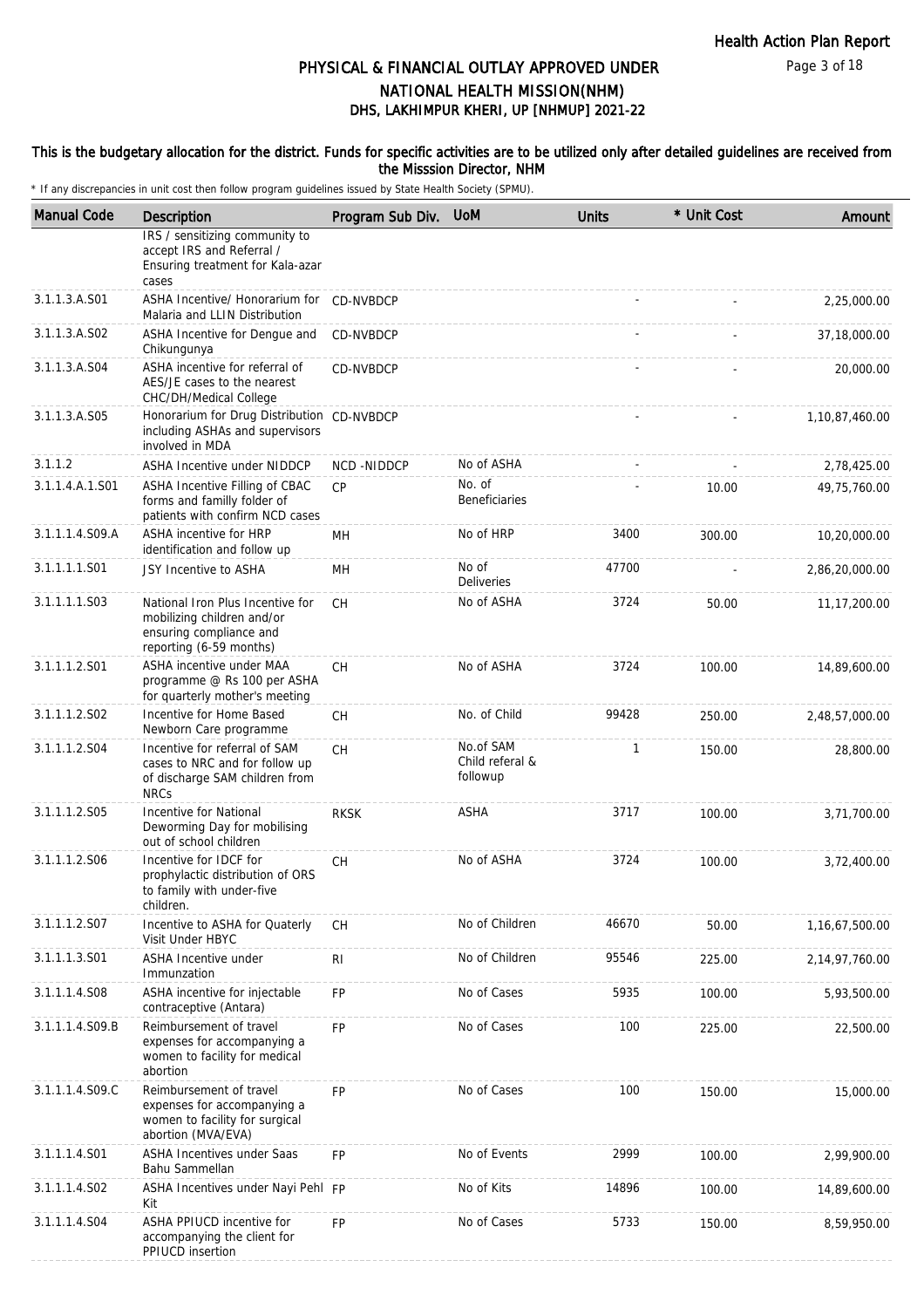### This is the budgetary allocation for the district. Funds for specific activities are to be utilized only after detailed guidelines are received from the Misssion Director, NHM

| <b>Manual Code</b> | Description                                                                                                         | Program Sub Div. | <b>UoM</b>                             | <b>Units</b> | * Unit Cost | Amount         |
|--------------------|---------------------------------------------------------------------------------------------------------------------|------------------|----------------------------------------|--------------|-------------|----------------|
| 3.1.1.1.4.S05      | <b>ASHA PAIUCD incentive for</b><br>accompanying the client for<br>PAIUCD insertion                                 | <b>FP</b>        | No. of cases                           | 42           | 150.00      | 6,300.00       |
| 3.1.1.1.4.S06.A    | ASHA incentive under ESB<br>scheme for promoting spacing of<br>births between 02 children                           | <b>FP</b>        | No. of cases                           | 3662         | 500.00      | 18,31,000.00   |
| 3.1.1.1.4.S06.B    | ASHA incentive under ESB<br>scheme for promoting spacing of<br>02 years after marriage                              | <b>FP</b>        | No. of cases                           | 4100         |             | 20,50,000.00   |
| 3.1.1.1.4.S07      | ASHA incentive under ESB<br>scheme for promoting Adoption<br>of Limiting Method upto Two<br>Children                | <b>FP</b>        | No of Cases                            | 853          | 1,000.00    | 8,53,000.00    |
| 3.1.1.1.5.S02      | Incentive for mobilizing<br>adolescents and community for<br><b>AHD</b>                                             | <b>RKSK</b>      | <b>ASHA</b>                            | 395          | 200.00      | 3,16,000.00    |
| 3.1.1.5            | ASHA incentives for routine<br>activities                                                                           | CP               | No. of Rural &<br>Rurban ASHA          |              | 2,000.00    | 9,49,08,000.00 |
| 3.1.1.6.S01        | Incentive to ASHA Facilitator for<br>CBAC, HRP and SAM Tracking                                                     | CP               | No of AF                               |              | 1,700.00    | 36,31,200.00   |
| 3.1.1.6.S02        | Incentive to ASHA for Health<br>Promotion Day                                                                       | CP               | No. of Rural &<br>Rurban ASHA          |              | 200.00      | 94,90,800.00   |
| 3.1.1.6.S03        | Incentive to ASHA under PMMVY CP                                                                                    |                  | No. of<br><b>Beneficiaries</b>         |              | 100.00      | 28,11,900.00   |
| 3.1.1.6.S04        | ASHA Beema- Pradhan Mantri<br>Jeevan Jyoti & Suraksh Bima<br>Yojna                                                  | CP               |                                        |              |             | 13,21,782.00   |
| 3.1.1.6.S05        | Mother Group Meeting                                                                                                | CP               | No. of Rural &<br>Rurban ASHA          |              |             | 1,12,47,600.00 |
| 3.1.3.1.1.S01      | Asha/ Asha Sangni Uniform                                                                                           | <b>CP</b>        | No. of<br>Rural, Rurban<br>ASHA & AF   |              | 600.00      | 25,17,000.00   |
| 3.1.3.1.1.S02      | Asha/ Asha Sangni Umbrella                                                                                          | CP               | No. of<br>Rural, Rurban<br>ASHA & AF   |              | 200.00      | 8,39,000.00    |
| 3.1.3.1.3          | Awards to ASHA's/Link workers                                                                                       | CP               | No. of<br>Rural, Urban<br>,Rurban ASHA |              | 300.00      | 12,25,900.00   |
| 3.1.3.1.6          | Supervision costs by ASHA<br>facilitators (Shangni) (12<br>months)                                                  | CP               | No of AF                               |              | 7.200.00    | 1,53,79,200.00 |
| 3.1.1.1.3.S02.A    | Mobilization of children through<br>ASHA or other mobilizers                                                        | R <sub>l</sub>   | No of Session                          | 34124        | 150.00      | 51,18,600.00   |
| 3.1.3.5.S01        | Incentive for other link workers<br>for Prepration of Due List of<br>Childrens to be immunized                      | R <sub>l</sub>   | No of Session                          | 1500         | 100.00      | 1,50,000.00    |
| 3.1.2.10.S03       | Incentive to ASHA Cluster<br>Meeting                                                                                | CP               |                                        |              |             | 53,11,500.00   |
| 3.2.3.1.1          | <b>Treatment Supporter</b><br>Honorarium (Rs 1000)                                                                  | CD-RNTCP         |                                        |              |             | 45,00,000.00   |
| 3.2.3.1.2          | <b>Treatment Supporter</b><br>Honorarium (Rs 5000)                                                                  | <b>CD-RNTCP</b>  |                                        |              |             | 5,04,000.00    |
| 3.2.3.1.3          | Incentive for informant (Rs 500)                                                                                    | CD-RNTCP         |                                        |              |             | 7,33,500.00    |
| 3.2.3.1.4.S01      | State/District TB Forums                                                                                            | <b>CD-RNTCP</b>  |                                        |              |             | 5,000.00       |
| 3.2.3.1.4.S02      | Community Engagement<br>activities /Incentive for<br>community<br>volunteers/supervisors /LT etc<br>undertaking ACF | CD-RNTCP         |                                        |              |             | 31,45,000.00   |
| 3.2.1.1.S02        | Other activities under Mission<br>Parivar Vikas: Demand<br>Generation (Saas Bahu<br>Sammellan)                      | <b>FP</b>        | No of Events                           | 2999         | 1,500.00    | 44,98,500.00   |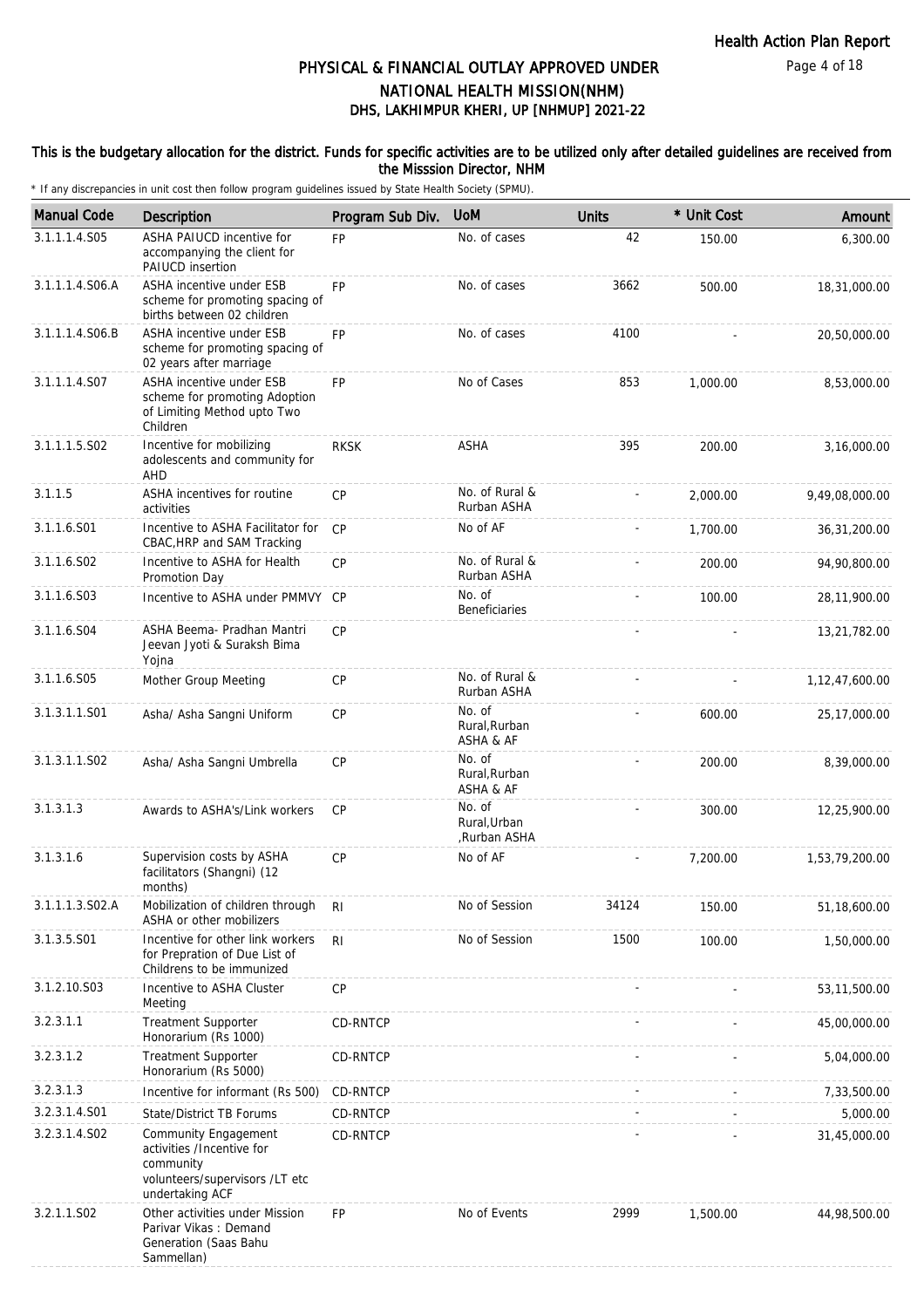Page 5 of 18

# DHS, LAKHIMPUR KHERI, UP [NHMUP] 2021-22 PHYSICAL & FINANCIAL OUTLAY APPROVED UNDER NATIONAL HEALTH MISSION(NHM)

### This is the budgetary allocation for the district. Funds for specific activities are to be utilized only after detailed guidelines are received from the Misssion Director, NHM

| <b>Manual Code</b> | <b>Description</b>                                                                                                                | Program Sub Div.  | <b>UoM</b>                        | <b>Units</b> | * Unit Cost | Amount         |
|--------------------|-----------------------------------------------------------------------------------------------------------------------------------|-------------------|-----------------------------------|--------------|-------------|----------------|
| 3.2.1.2            | Incentives for Peer Educators                                                                                                     | <b>RKSK</b>       | Peer Educator                     | 1580         | 50.00       | 9,48,000.00    |
| 3.2.2.1.2.S09      | Kala-azar: Operational cost for<br>spray including spray wages                                                                    | CD-NVBDCP         |                                   |              |             | 24,675.00      |
| 3.3.2              | Orientation Workshops,<br>Trainings and capacity building<br>of PRI for RKS at District Health<br>Societies, CHC and PHC          | CP                |                                   |              |             | 10,28,100.00   |
| 3.3.3.2            | Training of PRI's<br>representatives/ Police<br>personnel/ Teachers/ Transport<br>personnel/ NGO personnel/<br>other stakeholders | NCD-NTCP          |                                   | $\mathbf{1}$ |             | 30,000.00      |
| 3.3.3.3            | Training of PRI under National<br>Program for Climate Change and<br>Human Health (NPCCHH)                                         | NCD-NPCCHH        |                                   | $\mathbf{1}$ |             | 70,000.00      |
| 3.3.4.S01          | AAA Platform                                                                                                                      | <b>CP</b>         | No. of Rural &<br>Rurban ASHA     |              | 75.00       | 57,65,850.00   |
| 4.1.1              | <b>District Hospitals</b>                                                                                                         | <b>CP</b>         | No. of DH                         | 2            | 5,00,000.00 | 10,00,000.00   |
| 4.1.3              | <b>Community Health Centers</b>                                                                                                   | <b>CP</b>         | No of CHC                         | 15           | 2,50,000.00 | 37,50,000.00   |
| 4.1.4              | Primary Health Centers                                                                                                            | <b>CP</b>         | No of PHC                         | 57           | 87,500.00   | 49,87,500.00   |
| 4.1.5              | Sub Centers                                                                                                                       | <b>CP</b>         | No. of Sub<br>Centre              |              | 10,000.00   | 38,70,000.00   |
| 4.1.6              | Village Health Sanitation &<br><b>Nutrition Committee</b>                                                                         | <b>CP</b>         | No. of VHSNC                      |              | 10,000.00   | 1,33,40,000.00 |
| 4.1.7.S01          | H&WC Additional Untied Grant-<br>SC                                                                                               | <b>CP</b>         | No. of HWC-<br><b>SC</b>          |              | 30,000.00   | 87,20,000.00   |
| 4.1.7.S02          | H&WC Additional Untied Grant-<br>PHC                                                                                              | CP                | No. of HWC-<br><b>PHC</b>         |              | 50,000.00   | 27,00,000.00   |
| 5.1.1.2.8          | Infrastructure strengthening of<br>SC to H&WC                                                                                     | <b>CP</b>         | No. of HWC-<br><b>SC</b>          |              | 7,00,000.00 | 9,80,00,000.00 |
| 5.1.1.2.9          | Infrastructure strengthening of<br>PHC to H&WC                                                                                    | <b>CP</b>         | No. of HWC-<br>PHC                |              | 2,74,000.00 | 10,96,000.00   |
| 5.1.2              | Sub Centre Rent and<br>Contingencies                                                                                              | CP                |                                   |              |             | 36,18,000.00   |
| 5.3.3              | Blood bank/ Blood storage/ Day<br>care centre for<br>hemoglobinopathies                                                           | <b>BLOOD CELL</b> | Lumpsump                          |              |             | 50,000.00      |
| 5.3.9              | Safety Pits                                                                                                                       | RI                | No of piece                       | 15           | 6,000.00    | 90,000.00      |
| 5.3.13             | ICU Establishment in Endemic<br>District                                                                                          | CD-NVBDCP         |                                   |              |             | 2,10,000.00    |
| 5.3.14             | Civil Works under RNTCP                                                                                                           | CD-RNTCP          |                                   |              |             | 2,00,000.00    |
| 6.1.1.1.2.S02      | FRU Strengthening                                                                                                                 | MH                | List of<br>Different<br>Equipment |              |             | 20,82,396.00   |
| 6.1.1.1.5          | Any other Equipment<br>(Instrument and Equipment for<br>HWC)                                                                      | MН                | List of<br>Different<br>Equipment | 4            |             | 8,00,000.00    |
| 6.1.1.2.4.S05      | Procurement of Phototherepy for CH<br><b>NBSU</b>                                                                                 |                   | No of Units                       | 24           | 65,000.00   | 15,60,000.00   |
| 6.1.1.2.4.S06      | Procurement of Radiant Warmer<br>for NBSU                                                                                         | CH                | No of Units                       | 48           | 65,000.00   | 28,80,000.00   |
| 6.1.1.3.3          | Minilap kits                                                                                                                      | FP                | No of Kits                        | 2            | 3,000.00    | 6,000.00       |
| 6.1.1.3.5          | PPIUCD forceps                                                                                                                    | FP                | No of Kelly<br>forcep             | 55           | 600.00      | 33,000.00      |
| 6.1.5.1.1          | Grant-in-aid for Vision Centre<br>(PHC) (Govt.)                                                                                   | NCD-NPCB          |                                   |              |             | 1,00,000.00    |
| 6.1.1.21.1         | Recurring GIA: Machinery &<br>Equipment for DH                                                                                    | NCD-NPHCE         |                                   | $\mathbf{1}$ |             | 1,50,000.00    |
| 6.1.2.6.F1.S03     | IT Recurring Expenses for PHC                                                                                                     | CP                |                                   |              |             | 2,50,000.00    |
| 6.1.2.6.F1.S04     | Laptop for HWC-PHC                                                                                                                | CP                |                                   |              |             | 2,60,000.00    |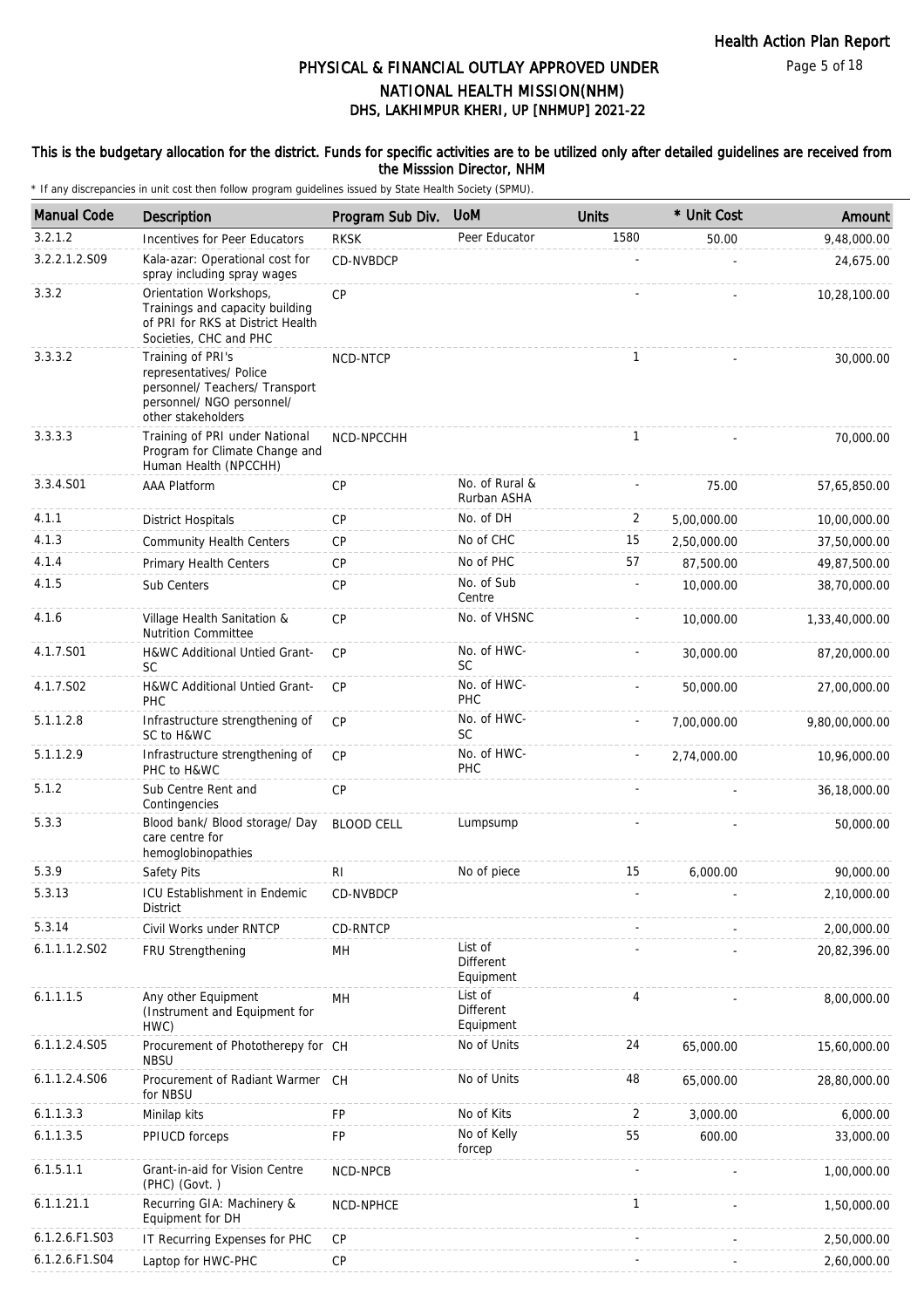### This is the budgetary allocation for the district. Funds for specific activities are to be utilized only after detailed guidelines are received from the Misssion Director, NHM

| <b>Manual Code</b> | <b>Description</b>                                                                                         | Program Sub Div.  | <b>UoM</b>                 | <b>Units</b> | * Unit Cost | Amount       |
|--------------------|------------------------------------------------------------------------------------------------------------|-------------------|----------------------------|--------------|-------------|--------------|
| 6.1.4.3.1          | <b>MCR</b>                                                                                                 | CD-NLEP           |                            |              |             | 26,800.00    |
| 6.1.4.3.2          | Aids/Appliance                                                                                             | CD-NLEP           |                            |              |             | 17,000.00    |
| 6.1.4.3.3          | Equipment                                                                                                  | CD-NLEP           |                            |              |             | 5,000.00     |
| 6.1.6.1            | Repairs of Laparoscopes                                                                                    |                   | No of<br>Laproscopes       | 1            | 25,000.00   | 25,000.00    |
| 6.2.1.1.A7.S05.a   | Drugs & Consumables Normal<br>Delivery L1 Facility                                                         | <b>MH</b>         | No of<br><b>Deliveries</b> | 26700        |             | 5,34,000.00  |
| 6.2.1.1.A7.S05.b   | Drugs & Consumables Normal<br>Delivery L2 Facility                                                         | MH                | No of<br>Deliveries        | 17900        |             | 7,16,000.00  |
| 6.2.1.1.A7.S05.c   | Drugs & Consumables Normal<br>Delivery L3 Facility                                                         | MH                | No of<br>Deliveries        | 12800        |             | 10,24,000.00 |
| 6.2.1.1.A7.S05.d   | Drugs & Consumables Caesarean MH<br>Delivery L3 Facility                                                   |                   | No of<br><b>Deliveries</b> | 600          |             | 2,16,000.00  |
| 6.2.1.2.2.12       | AEFI kit under RI Program                                                                                  | R <sub>l</sub>    | No. of Kits                | 85           | 200.00      | 17,000.00    |
| 6.2.1.3.1          | Nayi Pehl Kit                                                                                              | <b>FP</b>         | No of Kits                 | 14896        | 220.00      | 32,77,120.00 |
| 6.2.1.5.1          | Medicine for Mobile health team                                                                            | <b>RBSK</b>       | No of Team                 | 30           | 5,000.00    | 1,50,000.00  |
| 6.2.1.6.1          | Red/Black plastic bags et                                                                                  | R <sub>l</sub>    | No of Session              | 18648        | 9.00        | 1,67,832.00  |
| 6.2.1.6.2          | Bleach/Hypochlorite solution/<br>Twin bucket                                                               | R <sub>l</sub>    | No of Facilities           |              |             | 34,500.00    |
| 6.2.2.1.4          | Replenishment of ASHA HBNC<br>kits                                                                         | CP                | No of ASHA                 |              | 150.00      | 5,19,600.00  |
| 6.2.2.2.2          | Drugs and Supplies for blood<br>related disorders-<br>Haemoglobinopathies                                  | <b>BLOOD CELL</b> |                            |              |             | 1,70,000.00  |
| 6.2.2.4.1          | Drugs & Supplies for Ayush                                                                                 | AYUSH             | No of Doctors              | 38           | 50,000.00   | 19,00,000.00 |
| 6.2.2.6.1          | Lab strengthening of SHC - HWC CP                                                                          |                   |                            |              |             | 48,82,500.00 |
| 6.2.2.6.2          | Lab strengthening of PHC - HWC CP                                                                          |                   |                            |              |             | 20,20,000.00 |
| 6.2.3.1.1          | Chloroquine phosphate tablets                                                                              | CD-NVBDCP         |                            |              |             | 20,000.00    |
| 6.2.3.1.2          | Primaquine tablets 2.5 mg                                                                                  | CD-NVBDCP         |                            |              |             | 10,000.00    |
| 6.2.3.1.3          | Primaquine tablets 7.5 mg                                                                                  | CD-NVBDCP         |                            |              |             | 20,000.00    |
| 6.2.3.1.8          | Dengue NS1 antigen kit                                                                                     | CD-NVBDCP         |                            |              |             | 11,000.00    |
| 6.2.3.1.12         | RDT Malaria - bi-valent (For Non CD-NVBDCP<br>Project states)                                              |                   |                            |              |             | 2,13,500.00  |
| 6.2.3.2.1          | Supportive drugs, lab. Reagents                                                                            | CD-NLEP           |                            |              |             | 13,000.00    |
| 6.2.3.3.1          | Laboratory Materials                                                                                       | CD-RNTCP          |                            |              |             | 29,10,000.00 |
| 6.2.3.3.2          | Procurement of Drugs                                                                                       | CD-RNTCP          |                            |              |             | 15,00,000.00 |
| 6.2.4.1.1          | Assistance for<br>consumables/drugs/medicines to<br>the Govt./District Hospital for<br>Cat sx etc          | NCD-NPCB          | No of Cases                |              |             | 24,75,960.00 |
| 6.2.4.5.1          | Drugs & Consumables for NCD<br>Management (incl. Diabetes,<br>Hypertension, Strokes etc)for<br>whole dist. | NCD-NPCDCS        |                            | 1            |             | 2,00,000.00  |
| 6.2.4.5.3          | Drugs & Diagnostic for NCD<br>Management incl. Diabetes,<br>Hypertension, Strokes etc                      | NCD-NPCDCS        |                            |              |             | 5,10,000.00  |
| 6.2.4.5.6          | Drugs & supplies for Universal<br>Screening of NCDs                                                        | NCD-NPCDCS        |                            | $\mathbf{1}$ |             | 54,18,000.00 |
| $6.1.3.2.a.$ S01   | Free Diagnostics for Pregnant<br>women under JSSK - USG on<br>PPP for PMSMA                                | MН                | No of ANC                  | 1200         |             | 3,60,000.00  |
| $6.1.3.2.a.$ SO2   | Free Diagnostics for Pregnant<br>women under JSSK- AVD for for<br>HIV & Syphilis at VHNDs                  | MН                | No of ANC                  | 340          |             |              |
| 6.1.3.2.a. S03     | Free Diagnostics for Pregnant<br>women under JSSK-MH                                                       | MН                | No of ANC                  | 113500       |             | 11,35,000.00 |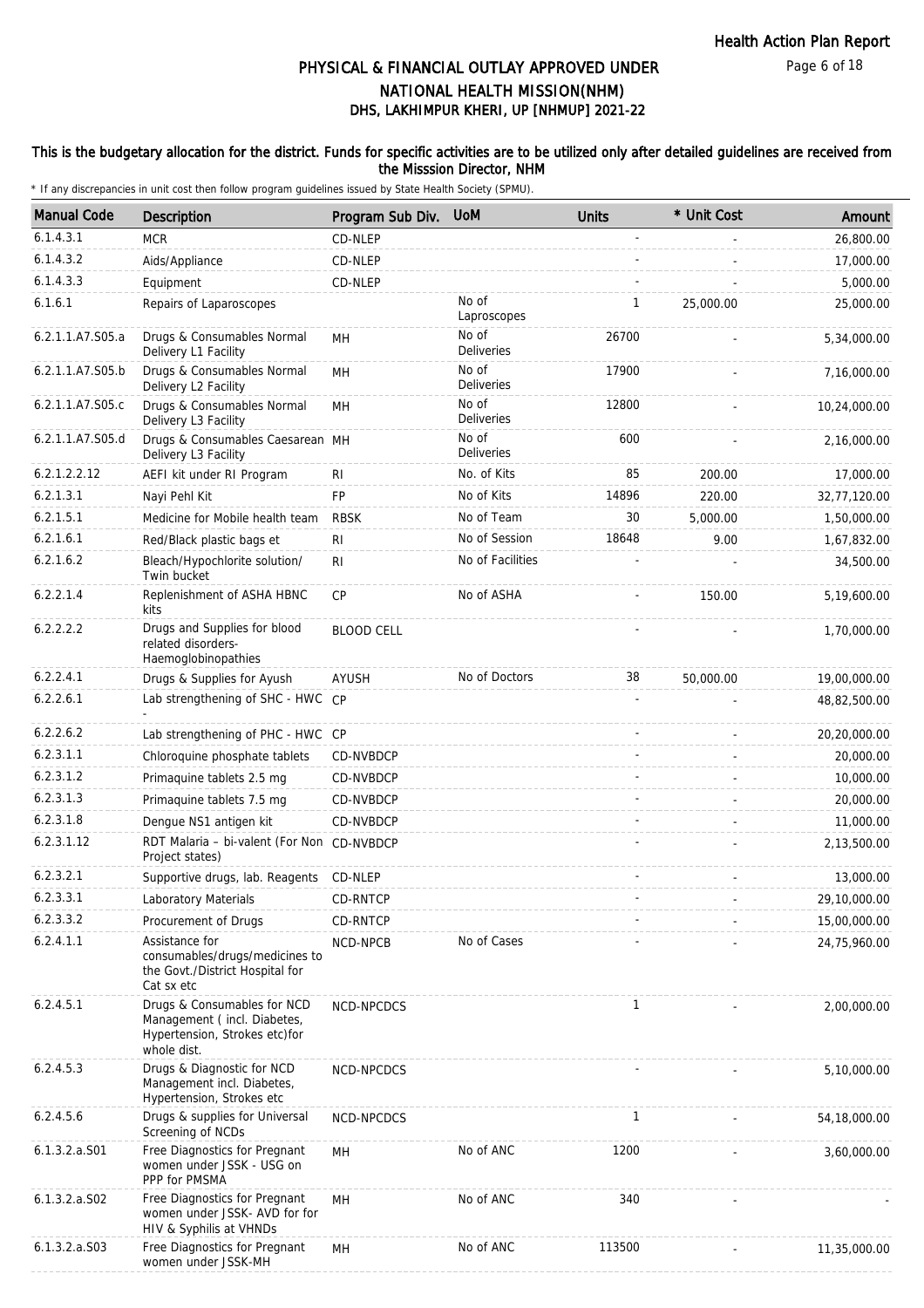Page 7 of 18

# DHS, LAKHIMPUR KHERI, UP [NHMUP] 2021-22 PHYSICAL & FINANCIAL OUTLAY APPROVED UNDER NATIONAL HEALTH MISSION(NHM)

### This is the budgetary allocation for the district. Funds for specific activities are to be utilized only after detailed guidelines are received from the Misssion Director, NHM

| <b>Manual Code</b> | Description                                                                              | Program Sub Div. | <b>UoM</b>                                             | <b>Units</b>   | * Unit Cost | Amount            |
|--------------------|------------------------------------------------------------------------------------------|------------------|--------------------------------------------------------|----------------|-------------|-------------------|
| 6.1.3.2.b          | Free Diagnostics for Sick infants<br>under JSSK                                          | <b>CH</b>        | No of Units                                            | 1              |             | 1,20,000.00       |
| 6.3.1.S03          | Any other (please specify)                                                               |                  |                                                        |                |             | 3,94,00,000.00    |
| 7.5.1              | Tribal Patient Support &<br><b>Transportation Charges</b>                                | CD-RNTCP         |                                                        |                |             | 8,02,100.00       |
| 7.5.2              | Sample collecton &<br>transportation charges                                             | CD-RNTCP         |                                                        |                |             | 5,66,400.00       |
| 8.1.1.1            | ANMs - MH                                                                                | <b>MH</b>        | No of MH ANM                                           | 456            |             | 8,69,59,010.00    |
| 8.1.1.1.S01        | ANM For New Sub-Center - CP                                                              | CP               |                                                        |                |             | 1,62,50,492.00    |
| 8.1.1.2.S03        | Staff Nurses-CD-NVBDCP-AES/JE CD-NVBDCP                                                  |                  |                                                        | 64             |             | 1, 16, 57, 400.00 |
| 8.1.1.2.S05        | <b>Staff Nurses-MH</b>                                                                   | MH               | No of MH<br><b>Staff Nurse</b>                         | 167            |             | 5,04,72,488.00    |
| 8.1.1.2.S11        | Staff Nurse HWC - CP                                                                     | <b>CP</b>        |                                                        |                |             | 98,53,195.00      |
| 8.1.1.2.S12        | Staff Nurses HWC - MH                                                                    | MH               |                                                        | 12             |             | 14,40,936.00      |
| 8.1.1.5.S02        | Laboratory Technicians -HR                                                               | <b>HR</b>        |                                                        | 3              |             | 7,94,448.00       |
| 8.1.1.5.S04        | Laboratory Technicians - RNTCP                                                           | CD-RNTCP         |                                                        | $\sim$         |             | 25,40,392.00      |
| 8.1.1.6.S05        | OT Technician                                                                            | <b>MIS</b>       | No of MH OT<br>technician                              |                |             | 7,93,800.00       |
| 8.1.1.9            | Radiographer/ X-ray technician                                                           | <b>HR</b>        |                                                        | 6              |             | 15,88,896.00      |
| 8.1.1.10.S02       | Physiotherapist/ Occupational<br>Therapist-CD-NLEP                                       | CD-NLEP          |                                                        |                |             | 4,28,135.00       |
| 8.1.1.12.S02       | Para Medical Worker CD-NLEP                                                              | CD-NLEP          |                                                        |                |             | 35,69,933.00      |
| 8.1.2.1.S04        | Obstetricians and Gynaecologists MH<br>-MH                                               |                  | No of MH<br>Obstetricians<br>and<br>Gynaecologist<br>S |                |             | 43,20,000.00      |
| 8.1.2.2.S03        | Paediatricians-CD-NVBDCP-<br>AES/JE                                                      | CD-NVBDCP        |                                                        | 2              |             | 14,40,000.00      |
| 8.1.2.3.S05        | Anaesthetists -MH                                                                        | MН               | No of MH<br>Anesthetic                                 |                |             | 43,20,000.00      |
| 8.1.3.5.S01        | Ophthalmologists-NCD-NPCB                                                                | NCD-NPCB         |                                                        | ÷,             |             | 7,92,000.00       |
| 8.1.3.10.S01       | FRU Operationalization for<br>Gynae & anesthetist specialist on<br>call from govt sector | MH               | No of C<br>Section                                     | 14             |             | 42,000.00         |
| 8.1.3.10.S02       | FRU Operationalization<br>Gynecologists specialist on call<br>from pvt sector            | MH               | No of C<br>Section                                     | $\overline{7}$ |             | 31,500.00         |
| 8.1.3.10.S03       | FRU Operationalization<br>anesthetist specialist on call for<br>from pvt sector          | MH               | No of C<br>Section                                     | $\overline{7}$ |             | 21,000.00         |
| 8.1.4.1.S01        | Dental Surgeons- DH &CHC                                                                 | HR               |                                                        | 3              |             | 13,96,752.00      |
| 8.1.5.S01          | Medical Officers -CD-NVBDCP-<br>AES/JE                                                   | CD-NVBDCP        |                                                        | 3              |             | 10,80,000.00      |
| 8.1.5.S03          | Medical Officers - MH                                                                    | MН               | No of MH LMO                                           |                |             | 22,89,000.00      |
| 8.1.5.S06          | Medical Officers -CD-RNTCP                                                               | CD-RNTCP         |                                                        |                |             | 3,60,000.00       |
| 8.1.6.1            | <b>AYUSH MOs</b>                                                                         | <b>AYUSH</b>     |                                                        | 38             |             | 1,93,90,508.00    |
| 8.1.6.2            | Pharmacist - AYUSH                                                                       | <b>AYUSH</b>     |                                                        | 10             |             | 20,73,595.00      |
| 8.1.7.1.1          | MOs- AYUSH                                                                               | <b>RBSK</b>      |                                                        | 50             |             | 2,03,03,232.00    |
| 8.1.7.1.2.S01      | MOs-MBBS                                                                                 | <b>RBSK</b>      |                                                        | $\mathbf{1}$   |             | 7,34,004.00       |
| 8.1.7.1.2.S02      | MOs-Dental MO/ BDS                                                                       | <b>RBSK</b>      |                                                        | 9              |             | 64,22,220.00      |
| 8.1.7.1.3          | <b>Staff Nurse</b>                                                                       | <b>RBSK</b>      |                                                        | 8              |             | 26,91,072.00      |
| 8.1.7.1.4          | <b>ANM</b>                                                                               | <b>RBSK</b>      |                                                        | 22             |             | 34,42,428.00      |
| 8.1.7.1.5.S01      | Para Medical Worker                                                                      | <b>RBSK</b>      |                                                        | 22             |             | 53,28,576.00      |
| 8.1.7.1.5.S02      | Pharmacists                                                                              | <b>RBSK</b>      |                                                        | 8              |             | 15,11,990.00      |
| 8.1.8.1            |                                                                                          |                  | No. of Mos                                             | $\mathbf{1}$   |             |                   |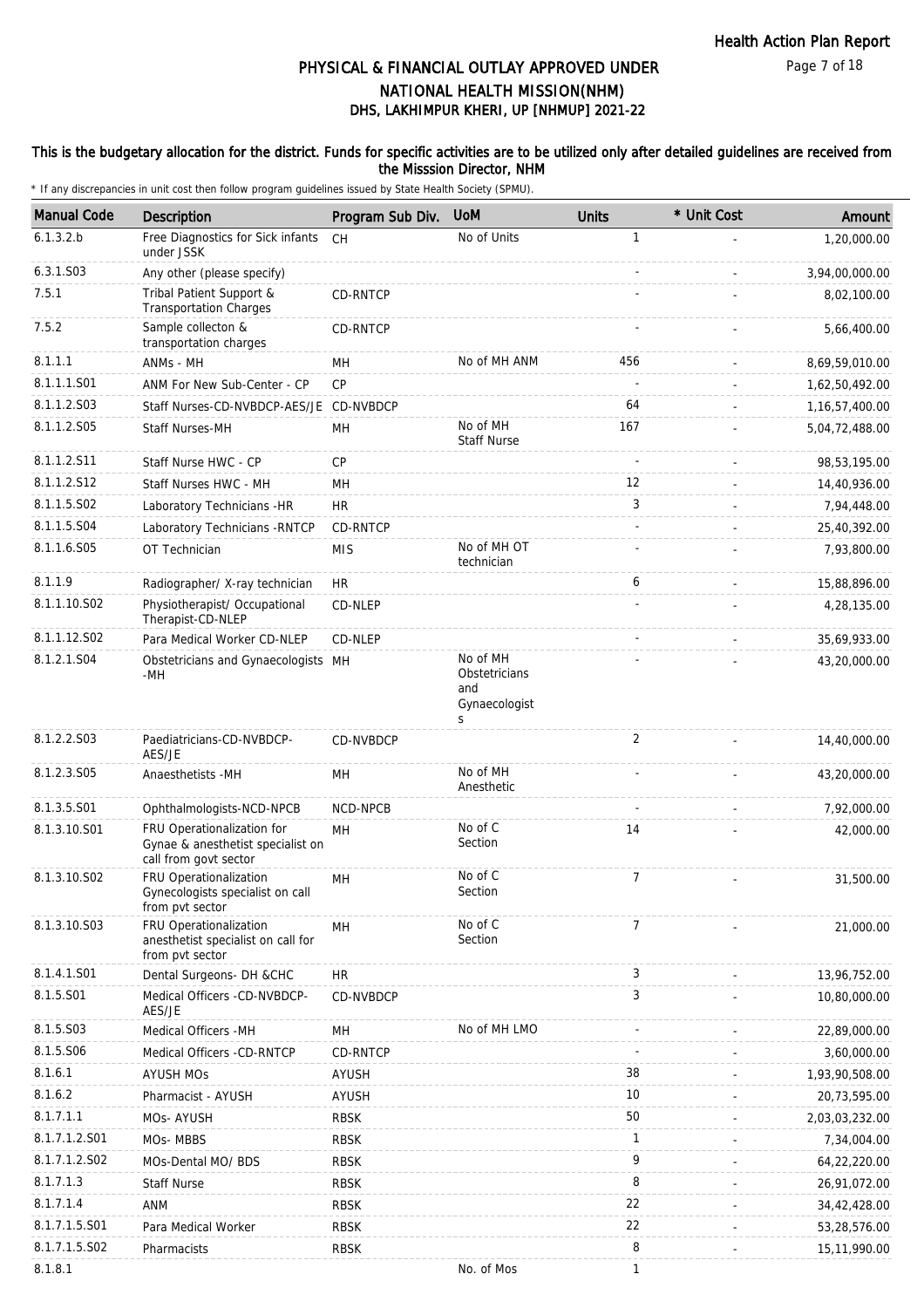Page 8 of 18

# DHS, LAKHIMPUR KHERI, UP [NHMUP] 2021-22 PHYSICAL & FINANCIAL OUTLAY APPROVED UNDER NATIONAL HEALTH MISSION(NHM)

### This is the budgetary allocation for the district. Funds for specific activities are to be utilized only after detailed guidelines are received from the Misssion Director, NHM

| <b>Manual Code</b>      | Description                                                                     | Program Sub Div.  | <b>UoM</b>                     | <b>Units</b>   | * Unit Cost | Amount         |
|-------------------------|---------------------------------------------------------------------------------|-------------------|--------------------------------|----------------|-------------|----------------|
|                         | <b>Medical Officers</b>                                                         | <b>CH</b>         |                                |                |             | 7,56,000.00    |
| 8.1.8.2                 | <b>Staff Nurse</b>                                                              | <b>CH</b>         | No. of SNs                     | 4              |             | 14,35,567.00   |
| 8.1.8.3                 | Cook cum caretaker                                                              | CH                | No. of Cook<br>cum Caretaker   | $\overline{2}$ |             | 3,24,590.00    |
| 8.1.8.5                 | Feeding demonstrator for NRC                                                    | CH                | No. of FDs                     | $\mathbf{1}$   |             | 3,19,675.00    |
| 8.1.9.1.S01             | Paediatrician SNCU-CH                                                           | CH                | No. of<br>Peadiatrician        | 3              |             | 60,00,000.00   |
| 8.1.9.3.S01             | Staff Nurse - SNCU/KMC                                                          | CH                | No. of SNs                     | 12             |             | 26,39,329.00   |
| 8.1.9.3.SO <sub>2</sub> | Staff Nurse -NBSU                                                               | CH                | No. of SNs                     | 42             |             | 82,28,866.00   |
| 8.1.9.6.S01             | Ancillary Staff-CD-NVBDCP-AES<br>&JE                                            | CD-NVBDCP         |                                | 4              |             | 9,96,192.00    |
| 8.1.9.6.SO2             | Others- SNCU Staff (Ward<br>Aaya/ Cleaner/ Security Guard)                      | CH                |                                | 9              |             | 16,09,484.00   |
| 8.1.9.6.S03             | Others- SNCU Staff DEO                                                          | CH                | no. of Posts                   | $\mathbf{1}$   |             | 2,52,007.00    |
| 8.1.12.1                | Mid-level Service Provider                                                      | CP                |                                |                |             | 1,26,78,990.00 |
| 8.1.12.2                | Performance incentive for Mid-<br>level service providers                       | <b>CP</b>         | No. of HWC-<br>CHO             |                | 15,000.00   | 80,55,000.00   |
| 8.1.13.1.S02            | Counsellor -RKSK                                                                | <b>RKSK</b>       |                                | 17             |             | 43,61,102.00   |
| 8.1.13.1.S03            | Counsellor - RMNCHA-FW                                                          | <b>FP</b>         | No of<br>Counsellors/m<br>onth | 5              | 15,073.00   | 10,69,839.00   |
| 8.1.13.1.S04            | Counsellor - RNTCP                                                              | <b>CD-RNTCP</b>   |                                |                |             | 98,600.00      |
| 8.1.13.4.S01            | Microbiologists-CD-NVBDCP-<br>AES/JE                                            | <b>CD-NVBDCP</b>  |                                | $\mathbf{1}$   |             | 3,30,000.00    |
| 8.1.13.5                | Audiometrician/ Audiologist-<br>NCD-NPPCD                                       | NCD-NPPCD         |                                |                |             | 3,60,000.00    |
| 8.1.13.10               | TBHV-CD-RNTCP                                                                   | CD-RNTCP          |                                |                |             | 11,44,172.00   |
| 8.1.13.16               | Ophthalmic Assistant/<br>Refractionist NCD-NPCB                                 | NCD-NPCB          |                                |                |             | 1,63,238.00    |
| 8.1.13.18               | Audiometrics Asstt.NCD-NPPCD                                                    | NCD-NPPCD         |                                |                |             | 1,98,450.00    |
| 8.1.13.19               | Instructor for Hearing Imapired<br>Children-NCD-NPPCD                           | NCD-NPPCD         |                                |                |             | 1,80,000.00    |
| 8.1.13.22.S07           | Rogi Sahayata Kendra Manager                                                    | QA                |                                | 2              |             | 5,75,304.00    |
| 8.1.13.22.S13           | Rogi Sahayata Kendra Operator                                                   | QA                |                                | $\overline{2}$ |             | 4,34,682.00    |
| 8.1.14.1.S01            | MO (Blood Bank)                                                                 | <b>BLOOD CELL</b> |                                |                |             | 3,60,000.00    |
| 8.1.14.2                | Staff Nurse                                                                     | <b>BLOOD CELL</b> |                                |                |             | 2,92,000.00    |
| 8.1.14.4.S02            | Lab Technician (BB)                                                             | <b>BLOOD CELL</b> |                                |                |             | 5,23,000.00    |
| 8.1.14.5.S02            | Others- Lab Technicians                                                         | <b>BLOOD CELL</b> |                                |                |             | 5,55,000.00    |
| 8.1.14.5.S03            | Others-Lab Attendant                                                            | <b>BLOOD CELL</b> |                                |                |             | 4,05,000.00    |
| 8.1.14.5.S05            | Others-Lab Attendant - BSU                                                      | <b>BLOOD CELL</b> |                                |                |             | 2,00,000.00    |
| 8.1.16.2.S01            | Cold Chain Handlers                                                             | RI                |                                |                |             | 2,10,899.00    |
| 8.1.16.6.S01            | Data Entry Operator BB                                                          | <b>BLOOD CELL</b> |                                |                |             | 2,26,000.00    |
| 8.1.16.7.S02            | Sweeper- NCD- Blood bank                                                        | <b>BLOOD CELL</b> |                                |                |             | 1,44,000.00    |
| 8.1.16.7.S03            | Sweeper-NCD-Blood Storage<br>Unit                                               | <b>BLOOD CELL</b> |                                |                |             | 1,44,000.00    |
| 8.1.16.7.S05            | Cleaner -NRC                                                                    | СH                | no. of Posts                   | $\mathbf{1}$   |             | 1,78,831.00    |
| 8.4.1                   | Additional Allowances/<br>Incentives to Medical Officers                        | MH                |                                | 3              |             | 72,000.00      |
| 8.4.7                   | Incentive to provider for PPIUCD FP<br>services @Rs 150 per PPIUCD<br>insertion |                   | No of Cases                    | 10641          | 150.00      | 15,96,150.00   |
| 8.4.8                   | Incentive to provider for PAIUCD FP<br>Services @Rs 150 per PAIUCD<br>insertion |                   | No of Cases                    | 42             | 150.00      | 6,300.00       |
| 8.4.9                   | Team based incentives for                                                       | <b>CP</b>         | No of HWC                      |                | 11,000.00   | 59,07,000.00   |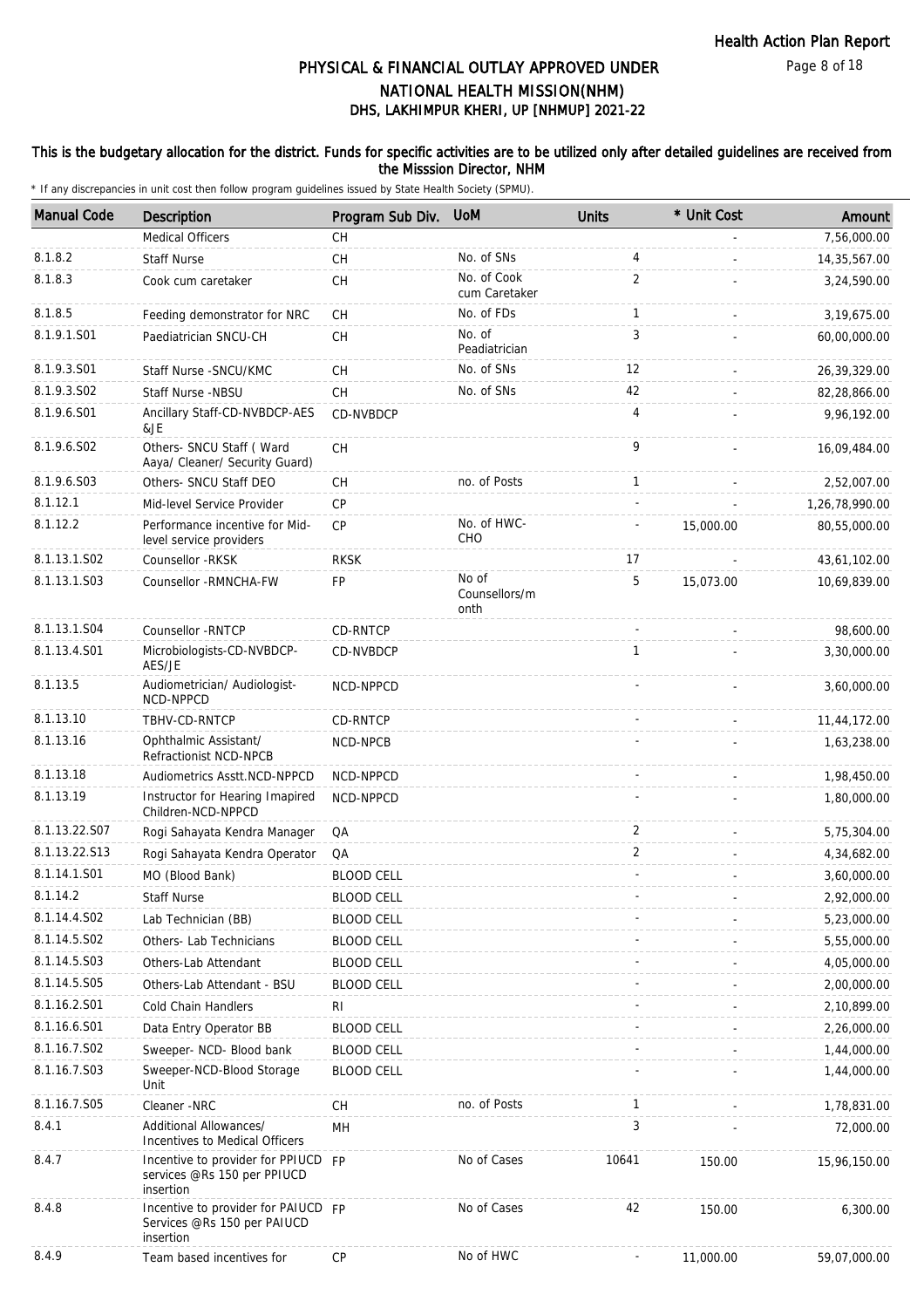Page 9 of 18

# DHS, LAKHIMPUR KHERI, UP [NHMUP] 2021-22 PHYSICAL & FINANCIAL OUTLAY APPROVED UNDER NATIONAL HEALTH MISSION(NHM)

### This is the budgetary allocation for the district. Funds for specific activities are to be utilized only after detailed guidelines are received from the Misssion Director, NHM

| <b>Manual Code</b> | <b>Description</b>                                                                           | Program Sub Div. | <b>UoM</b>                      | <b>Units</b> | * Unit Cost  | Amount       |
|--------------------|----------------------------------------------------------------------------------------------|------------------|---------------------------------|--------------|--------------|--------------|
|                    | Health & Wellness Centers<br>(H&WC Sub Center)                                               |                  |                                 |              |              |              |
| 8.4.10             | Team based incentives for<br>Health & Wellness Centers<br>(H&WC PHC)                         | CP               | No of HWC                       |              | 11,000.00    | 30,99,000.00 |
| 8.4.11             | Incentives under NVHCP for MO, CD-NVHCP<br>Pharmacist and LT                                 |                  |                                 |              |              | 22,200.00    |
| 8.4.12.S01         | HRP identification and follow up MH<br>for ANM                                               |                  | No of HRP                       | 3400         | 200.00       | 6,80,000.00  |
| 8.4.12.S03         | Performance based Incentives to FP<br>RMNCHA Counselors in Family<br>Planning                |                  | No of Cases                     | 548          | 50.00        | 27,400.00    |
| 8.4.12.S04         | RI Cold chain handlers incentive RI                                                          |                  | Lumpsump                        | 22           | 2,400.00     | 6,33,600.00  |
| 9.2.1.1.7          | Training of Staff Nurses/ANMs /<br>LHVs in SBA                                               | Nursing          |                                 | 1            | 10,86,520.00 | 10,86,520.00 |
| 9.2.1.2.4          | Orienation activities on vitamin A CH<br>supplemenation and Anemia<br>Mukta Bharat Programme |                  | No of Batch                     | 38           |              | 1,35,966.00  |
| 9.2.1.2.19         | 4 days Trainings on IYCF for<br>MOs, SNs, ANMs of all DPs and<br>SCs                         | <b>CH</b>        | No of Batch                     | 18           |              | 14,65,200.00 |
| 9.2.1.2.20         | Orientation on National<br>Deworming Day                                                     | <b>RKSK</b>      | per participant                 | 94           | 100.00       | 1,88,440.00  |
| 9.2.1.3.2.S01      | Otr.Review/orientation meeting<br>at Block Level for ANM                                     | FP               | No of<br>Orientation<br>meeting | 60           | 1,000.00     | 60,000.00    |
| 9.2.1.3.23         | Training of Medical officers<br>(Injectible Contraceptive<br>Trainings)                      | <b>FP</b>        | No of Batch                     | $\mathbf{1}$ | 41,800.00    | 41,800.00    |
| 9.2.1.3.24         | Training of AYUSH doctors<br>(Injectible Contraceptive<br>Trainings)                         | <b>FP</b>        | No of Batch                     | $\mathbf{1}$ | 22,800.00    | 22,800.00    |
| 9.2.1.3.25         | Training of Nurses (Staff<br>Nurse/LHV/ANM) (Injectible<br>Contraceptive Trainings)          | <b>FP</b>        | No of Batch                     | 2            | 35,800.00    | 71,600.00    |
| 9.2.1.3.27.S01     | FP-LMIS training-Urban Staffs<br>and others                                                  | FP               |                                 | $\mathbf{1}$ | 46,900.00    | 46,900.00    |
| 9.2.1.3.27.S02     | FP-LMIS training- ASHA Sangni<br>Refresher                                                   | <b>FP</b>        |                                 | 4            | 4,900.00     | 19,600.00    |
| 9.2.1.4.13.C       | Any other (please specify) Kishor RKSK<br>Swasyhya Manch                                     |                  | No of Events                    | 32           | 5,000.00     | 1,60,000.00  |
| 9.2.1.7.1.S01      | Training under Immunisation-<br><b>CCH</b>                                                   | RI               | Lumpsump                        |              |              | 55,000.00    |
| 9.2.1.7.1.S02      | Training under Immunisation-<br>Data Handler                                                 | R <sub>l</sub>   | Lumpsump                        |              |              | 9,000.00     |
| 9.2.1.7.1.S03      | Training under Immunisation-<br><b>Health Worker</b>                                         | RI               | Lumpsump                        |              |              | 6,46,800.00  |
| 9.2.2.6.3          | Kayakalp Trainings                                                                           | QA               | <b>Districts</b>                | 1            | 33,000.00    | 33,000.00    |
| 9.2.2.7.2          | Training cum review meeting for MIS<br>HMIS & MCTS at District level                         |                  | No of<br>Participants           |              |              | 69,300.00    |
| 9.2.2.7.3          | Training cum review meeting for MIS<br>HMIS & MCTS at Block level                            |                  | No of<br>Participants           |              |              | 2,85,600.00  |
| 9.2.2.8.1          | Training on CPCH for CHOs                                                                    | Nursing          | Lumpsump                        | $\mathbf{1}$ |              | 56,13,000.00 |
| 9.2.2.8.2          | Multi-skilling of ASHA, MPW ay<br>HWCs (SHC & PHC)                                           | <b>CP</b>        | Lumpsump                        |              |              | 22,50,000.00 |
| 9.2.2.8.5.S01      | Training of MPW and Asha                                                                     | CP               |                                 |              |              | 5,40,000.00  |
| 9.2.2.8.5.S02      | Training of MO and SN                                                                        | <b>CP</b>        |                                 |              |              | 9,45,000.00  |
| 9.2.2.8.5.S03      | Cost of Yoga Sessions                                                                        | CP               |                                 |              |              | 6,96,000.00  |
| 9.2.3.1.5          | Data Managers (2days)                                                                        | CD-IDSP          |                                 |              |              | 18,400.00    |
| 9.2.3.2.1          | Training / Capacity Building<br>(Malaria)                                                    | CD-NVBDCP        |                                 |              |              | 58,800.00    |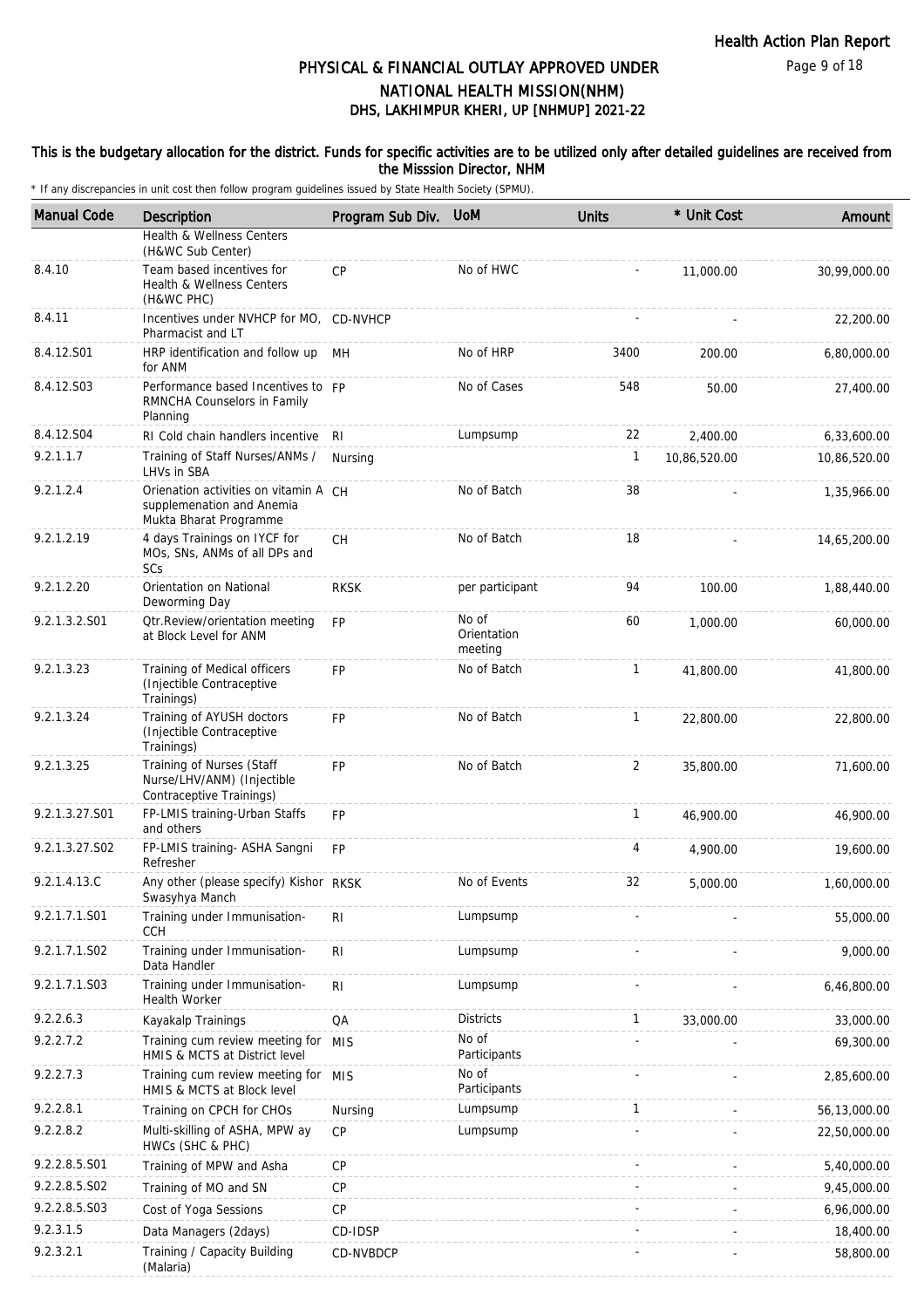Page 10 of 18

# DHS, LAKHIMPUR KHERI, UP [NHMUP] 2021-22 PHYSICAL & FINANCIAL OUTLAY APPROVED UNDER NATIONAL HEALTH MISSION(NHM)

### This is the budgetary allocation for the district. Funds for specific activities are to be utilized only after detailed guidelines are received from the Misssion Director, NHM

| <b>Manual Code</b> | Description                                                                                                                           | Program Sub Div. | <b>UoM</b>         | <b>Units</b> | * Unit Cost | Amount       |
|--------------------|---------------------------------------------------------------------------------------------------------------------------------------|------------------|--------------------|--------------|-------------|--------------|
| 9.5.3.2.6          | Training/sensitization of district<br>level officers on ELF and drug<br>distributors including peripheral<br>health workers (AES/ JE) | <b>CD-NVBDCP</b> |                    |              |             | 4,65,000.00  |
| 9.2.3.4.1          | Trainings under RNTCP                                                                                                                 | CD-RNTCP         |                    |              |             | 5,00,000.00  |
| 9.2.3.5.5          | 1 day training of DEO of the<br>Treatment sites (MTC/TCs)                                                                             | CD-NVHCP         |                    |              |             | 3,000.00     |
| 9.2.4.2.1          | Training of PHC Medical Officers, NCD-NMHP<br>Nurses, Paramedical Workers &<br>Other Health Staff working<br>under NMHP               |                  | No of Distrcts     | $\mathbf{1}$ |             | 50,000.00    |
| 9.2.4.3.1          | Training of doctors and staff at<br>DH Level under NPHCE                                                                              | NCD-NPHCE        |                    | 1            |             | 40,000.00    |
| 9.2.4.4.1          | Trainings for District Tobacco<br>Control Centre                                                                                      | NCD-NTCP         |                    | $\mathbf{1}$ |             | 1,00,000.00  |
| 9.2.4.5.2          | District NCD Cell                                                                                                                     | NCD-NPCDCS       |                    | $\mathbf{1}$ |             | 2,00,000.00  |
| 9.2.4.9            | Trainings of Medical Officers,<br>Health Workers and Programme<br>officers under NPCCHH                                               | NCD-NPCCHH       |                    | $\mathbf{1}$ |             | 70,000.00    |
| 9.5.29.13.S04.02   | Scaling up Nurse Mentoring<br>Program Honorarium                                                                                      | Nursing          |                    | $\mathbf{1}$ |             | 7,80,000.00  |
| 9.5.29.13.S04.03   | Scaling up Nurse Mentoring<br>Program Yearly TA DA                                                                                    | Nursing          |                    | $\mathbf{1}$ |             | 45,000.00    |
| 9.5.29.13.S04.04   | Scaling up Nurse Mentoring<br>Program Register                                                                                        | Nursing          |                    | $\mathbf{1}$ |             | 3,750.00     |
| 9.2.3.6.1          | Trainings of Medical Officers and<br>Health Workers under NRCP                                                                        | CD-NRCP          |                    |              |             | 72,450.00    |
| 9.1.4.2.S05        | Nurse Mentor                                                                                                                          | Nursing          |                    | 1            |             | 12,64,956.00 |
| 10.1.1.S01         | Community Base Maternal death MH<br>Review                                                                                            |                  | No of CBMDR        | 240          |             | 1,44,000.00  |
| 10.1.1.S02         | Incentive for Ist Responder<br>Maternal Death                                                                                         | MH               | No of<br>Responder | 72           |             | 72,000.00    |
| 10.1.2             | Child Death Review                                                                                                                    | CH               | No of Distrcts     | $\mathbf{1}$ |             | 14,40,900.00 |
| 10.2.4             | Microfilaria Survey - Lymphatic<br>Filariasis                                                                                         | CD-NVBDCP        |                    |              |             | 50,000.00    |
| 10.2.5             | Monitoring & Evaluation (Post<br>MDA assessment by medical<br>colleges (Govt. & private)/ICMR<br>institutions)                        | CD-NVBDCP        |                    |              |             | 15,000.00    |
| 10.3.1.2           | Sentinel surveillance Hospital<br>recurrent                                                                                           | CD-NVBDCP        |                    |              |             | 1,00,000.00  |
| 11.1.2.4.S01       | Celebration of New Born Care<br>Week                                                                                                  | <b>IEC</b>       | No of Distrcts     |              | 25,000.00   | 25,000.00    |
| 11.1.2.4.S02       | Celebration of Breastfeeding<br>Week                                                                                                  | <b>IEC</b>       |                    |              | 40,000.00   | 40,000.00    |
| 11.2.1.1           | Media Mix of Mid Media/ Mass<br>Media                                                                                                 | <b>IEC</b>       |                    | 16           |             | 85,000.00    |
| 11.1.3.1           | Media Mix of Mid Media/ Mass<br>Media                                                                                                 | <b>IEC</b>       |                    |              |             | 45,000.00    |
| 11.1.3.3           | IEC & promotional activities for<br>World Population Day<br>celebration                                                               | <b>FP</b>        | No of Events       | 16           |             | 2,15,000.00  |
| 11.1.3.4           | IEC & promotional activities for<br>Vasectomy Fortnight celebration                                                                   | <b>FP</b>        | No of Events       | 16           |             | 1,55,000.00  |
| 11.1.3.6           | Any Other IEC/BCC activities FP                                                                                                       | <b>IEC</b>       |                    |              |             | 27,645.00    |
| 11.1.5.2           | Any other IEC/BCC activities<br>(Wall Painting, Banner & Poster)                                                                      | R <sub>l</sub>   | Lumpsump           |              |             | 3,49,740.00  |
| 11.1.6.1.S01       | Creating awareness on declining FP<br>sex ratio issue (PNDT)- Block<br>Level                                                          |                  | No of Events       | 15           | 10,000.00   | 1,50,000.00  |
| 11.1.6.1.S02       | Creating awareness on declining FP                                                                                                    |                  | No of Events       | $\mathbf{1}$ | 25,000.00   | 25,000.00    |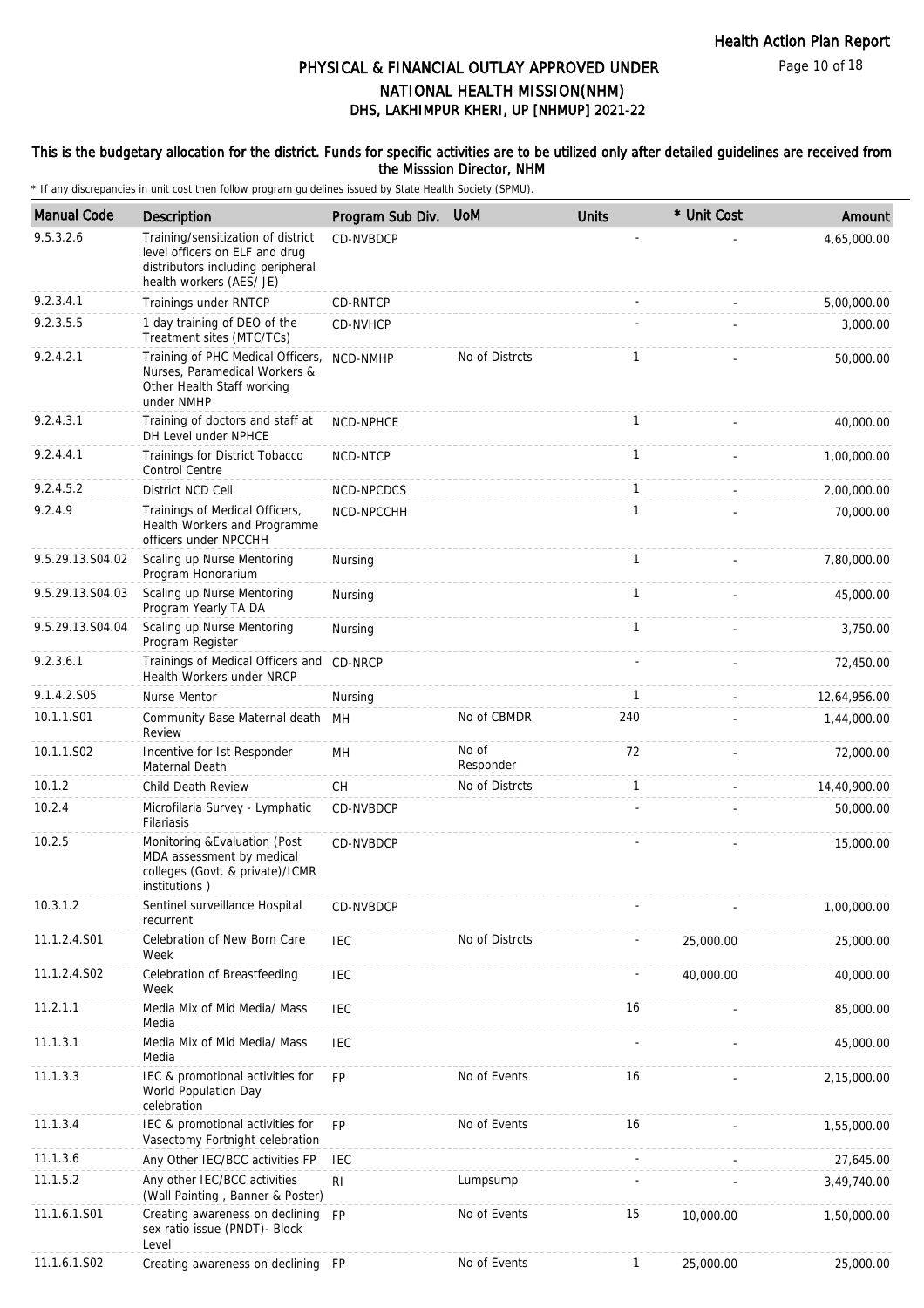Page 11 of 18

# DHS, LAKHIMPUR KHERI, UP [NHMUP] 2021-22 PHYSICAL & FINANCIAL OUTLAY APPROVED UNDER NATIONAL HEALTH MISSION(NHM)

### This is the budgetary allocation for the district. Funds for specific activities are to be utilized only after detailed guidelines are received from the Misssion Director, NHM

| <b>Manual Code</b> | Description                                                                                                                                                 | Program Sub Div.  | <b>UoM</b>          | <b>Units</b> | * Unit Cost | Amount       |
|--------------------|-------------------------------------------------------------------------------------------------------------------------------------------------------------|-------------------|---------------------|--------------|-------------|--------------|
|                    | sex ratio issue (PNDT)- District<br>Level                                                                                                                   |                   |                     |              |             |              |
| 11.1.7.1           | Health Education & Publicity for<br><b>NIDDCP</b>                                                                                                           | NCD-NIDDCP        | <b>Districts</b>    |              |             | 13,000.00    |
| 11.10.1.S04        | <b>VBD Promotional Activities</b>                                                                                                                           | <b>BLOOD CELL</b> |                     |              |             | 15,000.00    |
| 11.2.4             | IEC activities for Health &<br>Wellness centre (H&WC)                                                                                                       | <b>CP</b>         |                     |              |             | 83,25,000.00 |
| 11.3.4             | IEC/BCC under NRCP: Rabies<br>Awareness and DO'S and Don'ts<br>in the event of Animal Bites                                                                 | CD-NRCP           |                     |              |             | 4,89,174.00  |
| 11.3.6             | <b>IEC/BCC under NVHCP</b>                                                                                                                                  | CD-NVHCP          |                     |              |             | 20,000.00    |
| 11.4.7             | <b>IEC on Climate Sensitive</b><br>Diseases at Block, District and<br>State level - Air pollution, Heat<br>and other relevant Climate<br>Sensitive diseases | NCD-NPCCHH        |                     | $\mathbf{1}$ |             | 1,00,000.00  |
| 11.2.7.4           | Places covered with hoardings/<br>bill boards/ signage etc.                                                                                                 | <b>IEC</b>        |                     |              | 4,500.00    | 8,10,000.00  |
| 11.2.7.5           | Usage of Folk media such as<br>Nukkad Natak/ mobile audio<br>visual services/ local radio etc.                                                              | <b>IEC</b>        |                     |              |             | 2,70,000.00  |
| 11.2.7.7           | State-level IEC Campaigns/Other IEC<br><b>IEC Campaigns</b>                                                                                                 |                   |                     |              |             | 3,05,000.00  |
| 11.3.1.1           | <b>IEC/BCC</b> for Malaria                                                                                                                                  | CD-NVBDCP         |                     |              |             | 35,000.00    |
| 11.3.1.2           | IEC/BCC for Social mobilization<br>(Dengue and Chikungunya)                                                                                                 | <b>CD-NVBDCP</b>  |                     |              |             | 20,000.00    |
| 11.3.1.3           | IEC/BCC specific to J.E. in<br>endemic areas                                                                                                                | CD-NVBDCP         |                     |              |             | 50,000.00    |
| 11.3.1.4           | Specific IEC/BCC for Lymphatic<br>Filariasis                                                                                                                | CD-NVBDCP         |                     |              |             | 4,53,070.00  |
| 11.3.2.1           | IEC/BCC: Mass media, Outdoor<br>media, Rural media, Advocacy<br>media for NLEP                                                                              | CD-NLEP           |                     |              |             | 98,000.00    |
| 11.3.3.1           | ACSM (State & district)                                                                                                                                     | <b>CD-RNTCP</b>   |                     |              |             | 2,40,000.00  |
| 11.3.3.2           | TB Harega Desh Jeetega<br>Compaign                                                                                                                          | <b>CD-RNTCP</b>   |                     |              |             | 10,000.00    |
| 11.4.2.1           | Translation of IEC material and<br>distribution                                                                                                             | NCD-NMHP          | No of Distrcts      | $\mathbf{1}$ |             | 4,00,000.00  |
| 11.4.3.2           | Celebration of days-ie<br>International Day for older<br>persons                                                                                            | NCD-NPHCE         |                     | $\mathbf{1}$ |             | 2,00,000.00  |
| 11.4.4.1           | <b>IEC/SBCC for NTCP</b>                                                                                                                                    | <b>NCD-NTCP</b>   |                     | $\mathbf{1}$ |             | 7,00,000.00  |
| 11.4.5.2           | IEC/BCC for District NCD Cell                                                                                                                               | NCD-NPCDCS        | No of Distrcts      | $\mathbf{1}$ |             | 3,00,000.00  |
| 11.4.5.3           | IEC/BCC activities for Universal<br>Screening of NCDs                                                                                                       | NCD-NPCDCS        | No of Sub<br>Centre | 1            |             | 19,35,000.00 |
| 11.4.9.1.1         | <b>IEC for NPPCD</b>                                                                                                                                        | NCD-NPPCD         | Lumpsump            |              |             | 1,00,000.00  |
| 11.2.7.2           | <b>Targeting Naturally Occurring</b><br>Gathering of People/ Health Mela                                                                                    | <b>IEC</b>        |                     |              |             | 10,82,000.00 |
| 11.4.10.1          | IEC for DH                                                                                                                                                  | NCD-NPCDCS        |                     | $\mathbf{1}$ |             | 1,00,000.00  |
| 12.1.1.1           | Printing of MDR formats                                                                                                                                     | MН                | No of format        | 270          |             | 8,100.00     |
| 12.1.1.2           | Printing of MCP cards, safe<br>motherhood booklets etc.                                                                                                     | MН                | No of MCP<br>card   | 132500       |             | 22,52,500.00 |
| 12.1.1.3           | Printing of labor room registers<br>and casesheets/ LaQshya related<br>printing                                                                             | MH                | No of Case<br>sheet | 66000        |             | 6,60,000.00  |
| 12.1.1.4           | Printing cost for MAA<br>programme                                                                                                                          | CH                | No of Distrcts      | $\mathbf{1}$ |             | 44,688.00    |
| 12.1.1.5           | Any other (Printing of CAC<br>Format)                                                                                                                       | FP                | No of format        | 250          |             | 37,500.00    |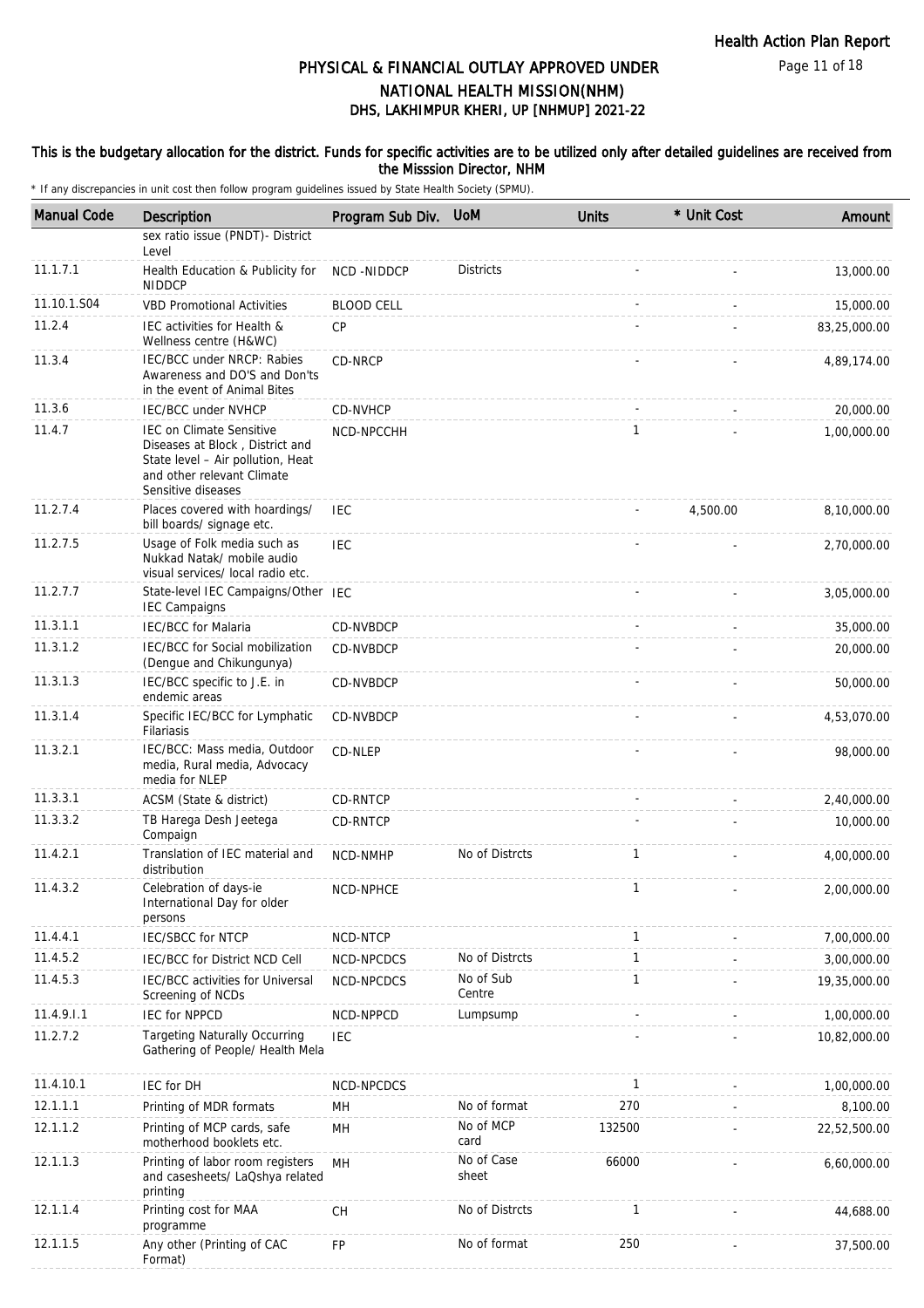Page 12 of 18

# DHS, LAKHIMPUR KHERI, UP [NHMUP] 2021-22 PHYSICAL & FINANCIAL OUTLAY APPROVED UNDER NATIONAL HEALTH MISSION(NHM)

### This is the budgetary allocation for the district. Funds for specific activities are to be utilized only after detailed guidelines are received from the Misssion Director, NHM

| <b>Manual Code</b> | <b>Description</b>                                                                                                                                         | Program Sub Div. | <b>UoM</b>                    | <b>Units</b> | * Unit Cost | Amount         |
|--------------------|------------------------------------------------------------------------------------------------------------------------------------------------------------|------------------|-------------------------------|--------------|-------------|----------------|
| 12.1.2.4           | Printing of Child Death Review<br>formats                                                                                                                  | <b>CH</b>        | No of format                  | 133290       |             | 66,645.00      |
| 12.1.2.5           | Printing of compliance cards and CH<br>reporting formats for National<br>Iron Plus Initiative-for 6-59<br>months age group and for 5-10<br>years age group |                  | No of Register<br>/ Formats   | $\mathbf{1}$ |             | 48,412.00      |
| 12.1.2.6           | Printing of IEC materials and<br>reporting formats etc. for<br>National Deworming Day                                                                      | <b>RKSK</b>      |                               | 16392        |             | 4,01,660.00    |
| 12.1.2.7           | Printing of IEC Materials and<br>monitoring formats for IDCF                                                                                               | <b>CH</b>        | No of Distrcts                | $\mathbf{1}$ |             | 1,18,000.00    |
| 12.1.2.10          | Printing (SNCU data<br>management)                                                                                                                         | CH               | No of Units                   | $\mathbf{1}$ |             | 1,00,000.00    |
| 12.1.2.11          | Printing of HBNC referral cards<br>and other formats                                                                                                       | CH               | No of format                  | 1010986      |             | 5,05,493.00    |
| 12.1.3.3           | Printing of FP Manuals,<br>Guidelines, etc.                                                                                                                | FP               | Lumpsump                      | $\mathbf{1}$ |             | 5,00,945.00    |
| 12.1.6.1           | Printing and dissemination of<br>Immunization cards, tally sheets,<br>monitoring forms etc.                                                                | R <sub>l</sub>   | No of<br><b>Benificieries</b> | 143456       |             | 14, 34, 560.00 |
| 12.3.4             | Printing for formats/registers<br>under NVHCP                                                                                                              | CD-NVHCP         |                               |              |             | 5,500.00       |
| 12.3.5.1           | Printing of form P,L, S under<br>IDSP progrm                                                                                                               | CD-IDSP          |                               |              |             | 57,720.00      |
| 12.3.6             | Printing fo formats for<br>monitoring and surrveilence<br><b>NRCP</b>                                                                                      | CD-NRCP          |                               |              |             | 82,438.00      |
| 12.2.8.S02         | Printing of Sub Centre and<br><b>VHSNC Register</b>                                                                                                        | <b>CP</b>        |                               |              |             | 2,22,300.00    |
| 12.2.2.1           | Printing of ASHA diary                                                                                                                                     | CP               | No of ASHA &<br>AF            |              |             | 7,34,125.00    |
| 12.2.2.2           | Printing of ASHA Modules and<br>formats                                                                                                                    | <b>CP</b>        | Lumpsump                      |              |             | 1,16,025.00    |
| 12.2.2.3           | Printing of CBAC format                                                                                                                                    | CP               |                               |              |             | 35,07,430.00   |
| 12.2.3.1           | Printing of cards for screening of BLOOD CELL<br>children for hemoglobinopathies                                                                           |                  | Lumpsump                      |              |             | 25,000.00      |
| 12.2.4.1           | Printing of HMIS Formats                                                                                                                                   | <b>MIS</b>       | Lumpsump                      |              |             | 78,750.00      |
| 12.2.4.3           | Printing of MCTS follow-up<br>formats/ services due list/ work<br>plan                                                                                     | <b>MIS</b>       | No of ASHA                    | 3552         |             | 1,27,868.00    |
| 12.2.5.1           | Printing Activites for Ayushman<br>Bharat H&WC                                                                                                             | <b>CP</b>        | No.of Register                |              |             | 33,750.00      |
| 12.3.1.1           | Printing of forms/registers for<br>Lymphatic Filariasis                                                                                                    | CD-NVBDCP        |                               |              |             | 2,57,616.00    |
| 12.3.1.3           | Printing of recording and<br>reporting forms/registers for<br>Malaria                                                                                      | CD-NVBDCP        |                               |              |             | 25,000.00      |
| 12.3.2.1           | Printing works                                                                                                                                             | CD-NLEP          |                               |              |             | 25,000.00      |
| 12.3.3.1           | Printing (ACSM)                                                                                                                                            | CD-RNTCP         |                               |              |             | 5,60,000.00    |
| 12.3.3.2           | Printing                                                                                                                                                   | CD-RNTCP         |                               |              |             | 4,40,000.00    |
| 12.4.4.1           | Printing of Challan Books under<br><b>NTCP</b>                                                                                                             | NCD-NTCP         |                               | 1            |             | 21,000.00      |
| 12.4.5.1           | Patient referral cards at PHC<br>Level                                                                                                                     | NCD-NPCDCS       | No of PHC                     | 1            |             | 1,75,000.00    |
| 12.4.5.2           | Patient referral cards at Sub-<br>centre level                                                                                                             | NCD-NPCDCS       |                               |              |             | 9,67,500.00    |
| 13.2.1             | Assessments                                                                                                                                                | QA               | No of Units                   |              | 8,000.00    | 16,000.00      |
| 13.2.2             | Kayakalp Awards                                                                                                                                            | QA               |                               | $\mathbf{1}$ |             | 50,000.00      |
| 14.1.1.3.S03       | District Logistic Manager                                                                                                                                  | FP               |                               | 1            |             | 4,63,050.00    |
|                    |                                                                                                                                                            |                  |                               |              |             |                |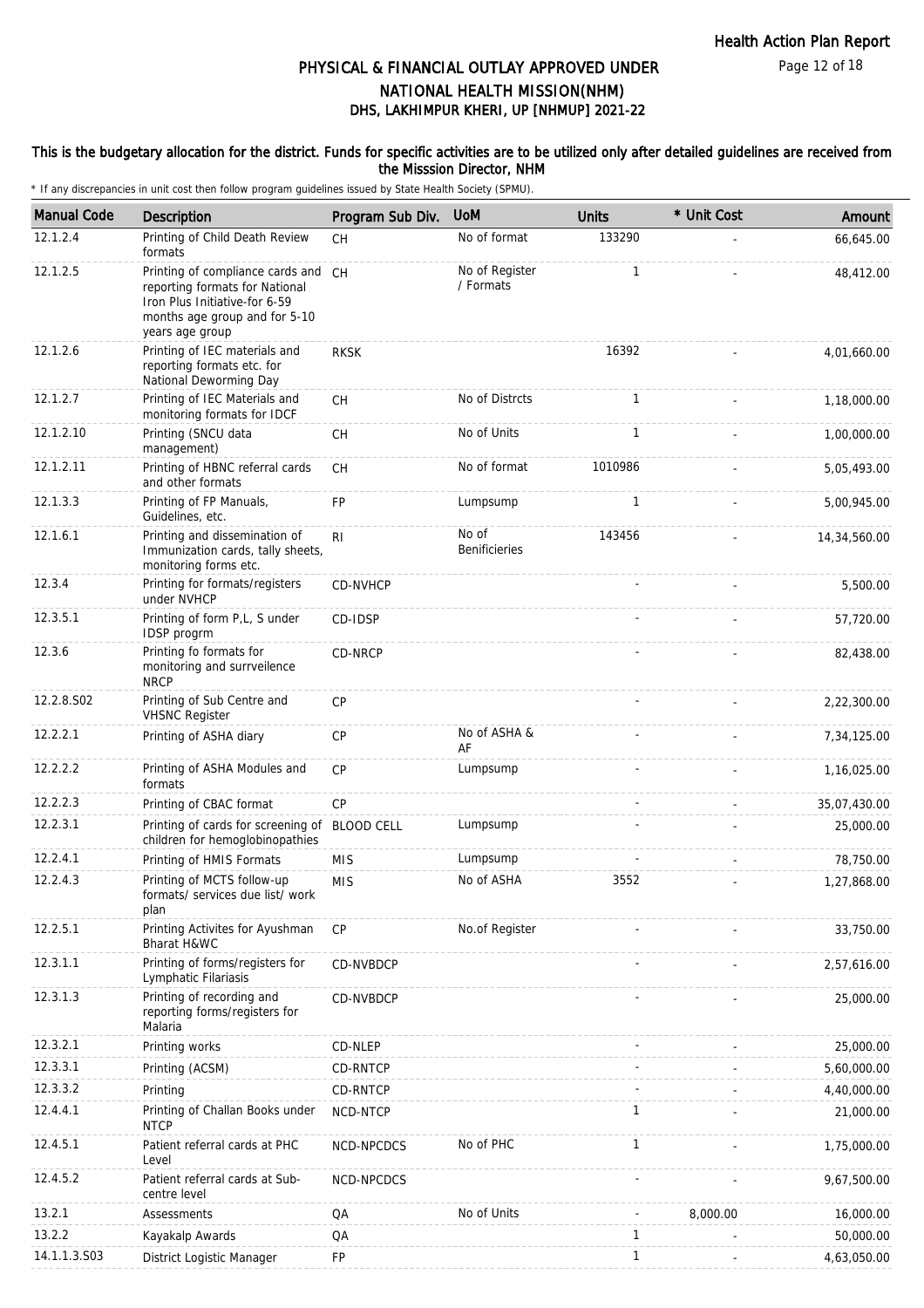### This is the budgetary allocation for the district. Funds for specific activities are to be utilized only after detailed guidelines are received from the Misssion Director, NHM

| <b>Manual Code</b> | Description                                                                                                                        | Program Sub Div. | <b>UoM</b>                              | <b>Units</b> | * Unit Cost | Amount         |
|--------------------|------------------------------------------------------------------------------------------------------------------------------------|------------------|-----------------------------------------|--------------|-------------|----------------|
| 14.2.3.S02         | Implementation of FP-LMIS<br>District-Transportation Cost                                                                          | <b>FP</b>        | Yearly                                  | 1            | 74,973.00   | 74,973.00      |
| 14.2.4.1           | Alternative vaccine delivery in<br>hard to reach areas                                                                             | R <sub>l</sub>   | No of Session                           | 8976         | 200.00      | 17,95,200.00   |
| 14.2.5             | Alternative Vaccine Delivery in<br>other areas                                                                                     | R <sub>l</sub>   | No of Session                           | 35916        | 90.00       | 32, 32, 440.00 |
| 14.2.6             | POL for vaccine delivery from<br>State to district and from district<br>to PHC/CHCs                                                | RI.              | <b>Districts</b>                        | 1            | 2,00,000.00 | 2,00,000.00    |
| 14.2.7             | Cold chain maintenance                                                                                                             | RI               | No of Points                            | ä,           |             | 42,000.00      |
| 14.2.11            | Vehicle Hiring (NTEP)                                                                                                              | CD-RNTCP         |                                         |              |             | 1,84,000.00    |
| 14.2.13            | Sample transportation cost<br>under NVHCP                                                                                          | CD-NVHCP         |                                         |              |             | 12,000.00      |
| 14.2.14.S01        | Other Oprational Cost for State,<br>Regional and District Drug Ware<br>Houses                                                      | R <sub>l</sub>   |                                         |              |             | 14, 18, 148.00 |
| 15.4.2             | Reimbursement for cataract<br>operation for NGO and Private<br>Practitioners                                                       | <b>NCD-NPCB</b>  | No of Cases                             |              |             | 1,02,53,200.00 |
| 15.3.3.3           | Private Provider Incentive                                                                                                         | CD-RNTCP         |                                         |              |             | 12,78,400.00   |
| 15.3.1.2           | Inter-sectoral convergence                                                                                                         | CD-NVBDCP        |                                         |              |             | 7.000.00       |
| 16.1.1.1.1         | State                                                                                                                              | <b>PM</b>        |                                         | 41           |             | 12,300.00      |
| 16.1.1.4           | Prepare detailed operational plan RBSK<br>for RBSK across districts<br>(including cost of plan)                                    |                  | No of Block                             | 15           | 500.00      | 7,500.00       |
| 16.1.1.6           | To develop micro plan at sub-<br>centre level                                                                                      | RI.              | No of Sub<br>Centre                     | 386          | 100.00      | 38,600.00      |
| 16.1.1.7           | For consolidation of micro plans<br>at block level                                                                                 | <b>RI</b>        | No of Block                             | 18           | 1,000.00    | 18,000.00      |
| 16.1.1.9           | Others (Laptop and mobility<br>support for Dist. MI&E Officer)                                                                     | <b>MIS</b>       |                                         |              |             | 56,400.00      |
| 16.1.2.1.6         | Review meetings/ workshops<br>under RKSK                                                                                           | <b>RKSK</b>      |                                         | 4            |             | 32,000.00      |
| 16.1.2.1.7         | RBSK Convergence/Monitoring<br>meetings                                                                                            | <b>RBSK</b>      | No of<br>Meetings                       | 3            | 500.00      | 22,500.00      |
| 16.1.2.1.14        | Quarterly review meetings<br>exclusive for RI at district level<br>with Block MOs, CDPO, and<br>other stake holders                | RI               | No. of<br>Participants                  | 320          |             | 32,000.00      |
| 16.1.2.1.15        | Quarterly review meetings<br>exclusive for RI at block level                                                                       | RI               | Lumpsump                                |              |             | 62,000.00      |
| 16.1.2.1.16        | <b>IDSP Meetings</b>                                                                                                               | CD-IDSP          |                                         |              |             | 6,000.00       |
| 16.1.2.1.17        | State Task Force, State<br><b>Technical Advisory Committee</b><br>meeting, District coordination<br>meeting (Lymphatic Filariasis) | CD-NVBDCP        |                                         |              |             | 60,000.00      |
| 16.1.2.1.22        | Monthly meeting with the<br>hospital staff                                                                                         | NCD-NTCP         |                                         | 1            |             | 48,000.00      |
| 16.1.2.1.24        | Sensitization workshop/ Meeting<br>of the State Program Officers<br>and District level Health Officers                             | NCD-NPCCHH       |                                         | 1            |             | 25,000.00      |
| 16.1.2.1.28.S01    | District Level MDR Review<br>Meeting                                                                                               | MH               | No of District<br>level MDR<br>meetings | 6            |             | 18,000.00      |
| 16.1.2.2.3         | State/ District Quality Assurance<br>Unit (Monitoring & Supervision)                                                               | QA               |                                         |              |             | 3,60,000.00    |
| 16.1.2.2.7         | Monitoring and supervision (JE/<br>AE)                                                                                             | CD-NVBDCP        |                                         |              |             | 3,36,000.00    |
| 16.1.2.2.8         | Monitoring & Supervision<br>(Lymphatic Filariasis)                                                                                 | CD-NVBDCP        |                                         |              |             | 60,000.00      |
| 16.1.2.2.12        | District NCD Cell                                                                                                                  | NCD-NPCDCS       |                                         | 1            |             | 2,00,000.00    |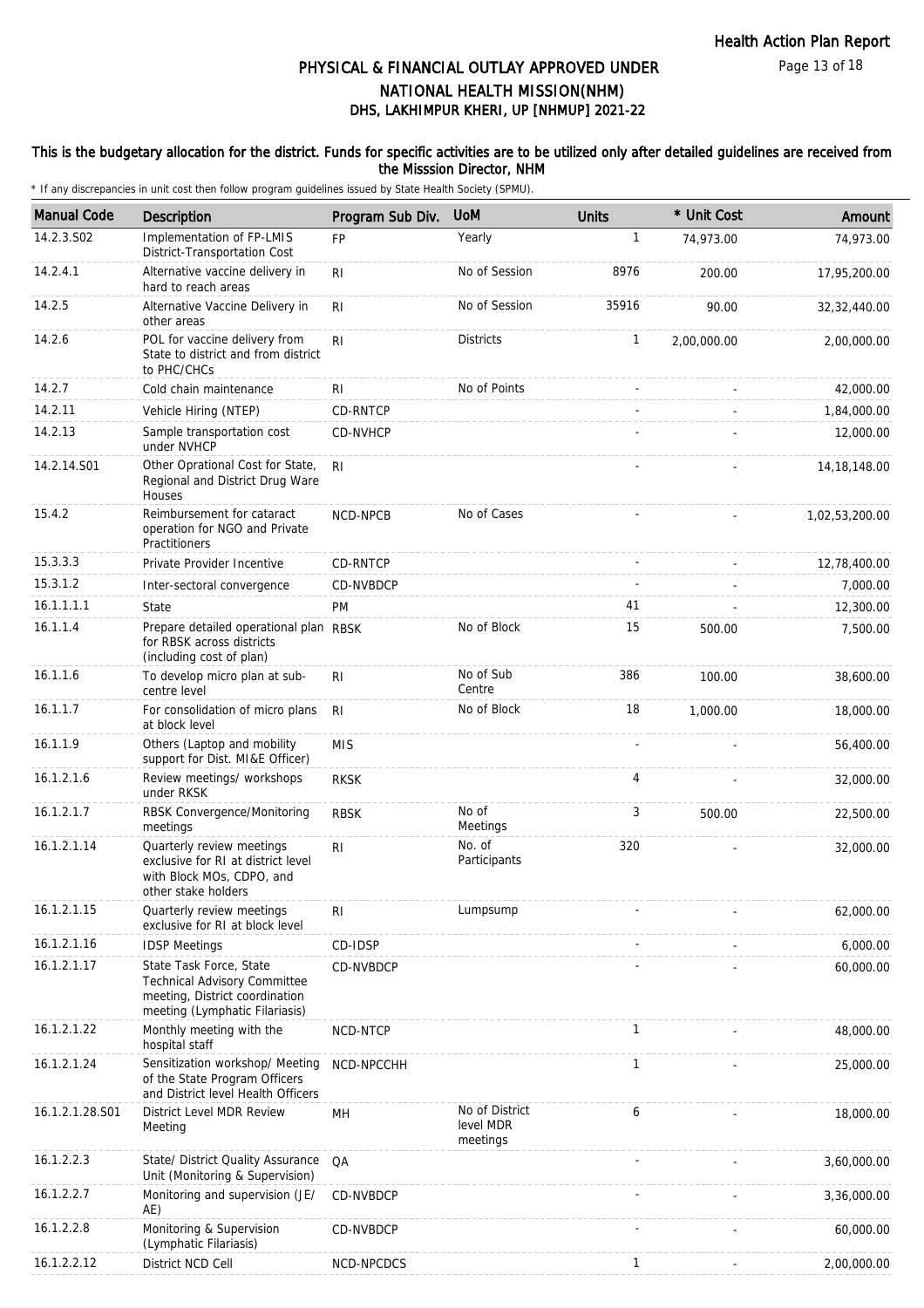Page 14 of 18

# DHS, LAKHIMPUR KHERI, UP [NHMUP] 2021-22 PHYSICAL & FINANCIAL OUTLAY APPROVED UNDER NATIONAL HEALTH MISSION(NHM)

### This is the budgetary allocation for the district. Funds for specific activities are to be utilized only after detailed guidelines are received from the Misssion Director, NHM

| <b>Manual Code</b> | <b>Description</b>                                                                                                                                    | Program Sub Div. | <b>UoM</b>                                              | <b>Units</b> | * Unit Cost | Amount       |
|--------------------|-------------------------------------------------------------------------------------------------------------------------------------------------------|------------------|---------------------------------------------------------|--------------|-------------|--------------|
| 16.1.2.2.13        | Supervision and Monitoring                                                                                                                            | CD-RNTCP         |                                                         | ÷,           |             | 9,00,000.00  |
| 16.1.2.2.16        | Monitoring and Surveillance<br>(review meetings, Travel) under<br><b>NRCP</b>                                                                         | CD-NRCP          |                                                         |              |             | 50,000.00    |
| 16.1.2.S01         | Operational Cost and Mobilty<br>Support for District FPLMIS<br>Managers                                                                               | <b>FP</b>        | <b>Districts</b>                                        | 1            |             | 1,20,000.00  |
| 16.1.3.1.1         | Mobility Support for SPMU/State                                                                                                                       | ME               |                                                         |              |             | 54,000.00    |
| 16.1.3.1.2         | Mobility and communication<br>support for RKSK district<br>coordinator/consultant                                                                     | <b>RKSK</b>      | No of Visits                                            | $\mathbf{1}$ | 300.00      | 31,800.00    |
| 16.1.3.1.9         | Mobility support for Rapid<br>Response Team                                                                                                           | CD-NVBDCP        |                                                         |              |             | 1,08,000.00  |
| 16.1.3.1.13        | Vehicle Operation (POL) (NTEP)                                                                                                                        | CD-RNTCP         |                                                         |              |             | 13,85,000.00 |
| 16.1.3.1.14        | Vehicle hiring (NTEP)                                                                                                                                 | CD-RNTCP         |                                                         |              |             | 5,94,000.00  |
| 16.1.3.1.18.2      | Hiring of Operational Vehicle<br>under NTCP                                                                                                           | NCD-NTCP         |                                                         | 1            |             | 4,80,000.00  |
| 16.1.3.3.1         | PM activities for World<br>Population Day' celebration<br>(Only mobility cost): funds<br>earmarked for district level<br>activities                   | <b>FP</b>        | No of Events                                            | $\mathbf{1}$ | 20,000.00   | 20,000.00    |
| 16.1.3.3.2         | PM activities for Vasectomy<br>Fortnight celebration (Only<br>mobility cost): funds earmarked<br>for district level activities                        | <b>FP</b>        | No of Events                                            | $\mathbf{1}$ | 5,000.00    | 5,000.00     |
| 16.1.3.3.3.S01     | Mobility Support for District -<br>M&E                                                                                                                | МE               | 02 Taxis hired<br>at Dist. for SS<br>@33000/Vehic<br>le | 24           | 33,000.00   | 7,92,000.00  |
| 16.1.3.3.3.S03     | Mobilty Support for CHO TA/DA                                                                                                                         | <b>CP</b>        | No. of CHO                                              |              | 500.00      | 10,74,000.00 |
| 16.1.3.3.5         | Mobility Costs for ASHA<br>Resource Centre/ASHA<br>Mentoring Group (Kindly Specify)                                                                   | <b>CP</b>        |                                                         |              |             | 10,000.00    |
| 16.1.3.3.7         | Mobility Support for supervision<br>for district level officers.                                                                                      | R <sub>l</sub>   | No of Distrcts                                          |              |             | 2,50,000.00  |
| 16.1.3.3.8         | MOBILITY: Travel Cost, POL,<br>etc. during outbreak<br>investigations and field visits for<br>monitoring programme activities<br>at DSU on need basis | CD-IDSP          |                                                         |              |             | 2,70,000.00  |
| 16.1.3.3.9         | Monitoring, Evaluation &<br>Supervision & Epidemic<br>Preparedness (Only Mobility<br>Expenses)                                                        |                  |                                                         |              |             | 1,98,000.00  |
| 16.1.3.3.10        | Travel expenses - Contractual<br>Staff at District level                                                                                              | CD-NLEP          |                                                         |              |             | 25,000.00    |
| 16.1.3.3.11        | Mobility Support: District Cell                                                                                                                       | CD-NLEP          |                                                         |              |             | 1,50,000.00  |
| 16.1.3.3.13        | Miscellaneous/ Travel                                                                                                                                 | NCD-NMHP         |                                                         | $\mathbf{1}$ |             | 5,00,000.00  |
| 16.1.3.3.14        | <b>Enforcement Squads</b>                                                                                                                             | NCD-NTCP         |                                                         | $\mathbf{1}$ |             | 10,000.00    |
| 16.1.3.3.16        | District NCD Cell (TA, DA, POL)                                                                                                                       | NCD-NPCDCS       |                                                         | $\mathbf{1}$ |             | 2,00,000.00  |
| 16.1.3.3.17.S01    | Mission Parivar Vikas Campaign                                                                                                                        | FP               | No of<br>Campaign                                       | 28           | 1,000.00    | 28,000.00    |
| 16.1.3.3.17.S04    | Mobility Support for District<br>Maternal Health Consultant                                                                                           | MН               | No fo<br>Mentoring &<br>Support visit                   | 12           |             | 1,20,000.00  |
| 16.1.3.4.1         | PM activities for World<br>Population Day' celebration<br>(Only mobility cost): funds<br>earmarked for block level<br>activities                      | <b>FP</b>        | No of Events                                            | 15           | 1,000.00    | 15,000.00    |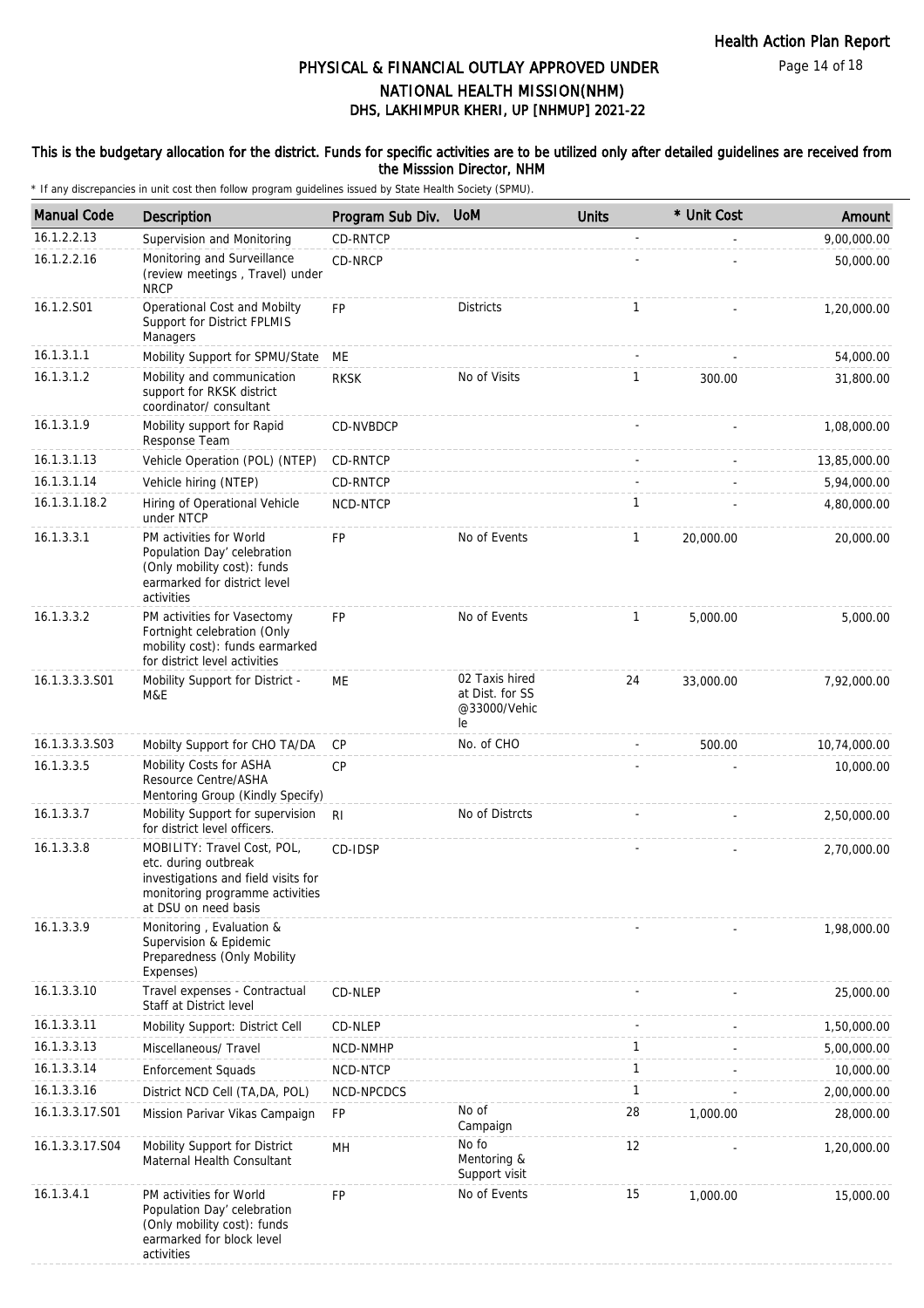Page 15 of 18

## DHS, LAKHIMPUR KHERI, UP [NHMUP] 2021-22 PHYSICAL & FINANCIAL OUTLAY APPROVED UNDER NATIONAL HEALTH MISSION(NHM)

### This is the budgetary allocation for the district. Funds for specific activities are to be utilized only after detailed guidelines are received from the Misssion Director, NHM

| <b>Manual Code</b> | Description                                                                                                                 | Program Sub Div. | <b>UoM</b>                                                      | <b>Units</b> | * Unit Cost | Amount       |
|--------------------|-----------------------------------------------------------------------------------------------------------------------------|------------------|-----------------------------------------------------------------|--------------|-------------|--------------|
| 16.1.3.4.2         | PM activities for Vasectomy<br>Fortnight celebration (Only<br>mobility cost): funds earmarked<br>for block level activities | <b>FP</b>        | No of Events                                                    | 15           | 1,000.00    | 15,000.00    |
| 16.1.3.4.3.S01     | Mobility for Supportive<br>Supervision At Block Level-M&E                                                                   | <b>ME</b>        | 01 Taxi hired<br>at Block level<br>for SS<br>@33000/Vehic<br>le |              | 33,000.00   | 59,40,000.00 |
| 16.1.3.4.3.S02     | Mobility Support &<br>Commnication cost for BCPM                                                                            | <b>CP</b>        | No. of BCPM                                                     |              | 5,100.00    | 9,18,000.00  |
| 16.1.3.4.5.S01     | Communication Cost for HWC<br><b>Staff</b>                                                                                  | <b>CP</b>        |                                                                 |              |             | 8,95,000.00  |
| 16.1.4.1.1         | JSY Administrative Expenses                                                                                                 | MН               | As per<br>Deliveries<br>Load                                    |              |             | 41,40,160.00 |
| 16.1.4.1.5         | Office expenses on telephone,<br>fax, Broadband Expenses &<br>Other Miscellaneous<br>Expenditures                           | CD-IDSP          |                                                                 |              |             | 2,40,000.00  |
| 16.1.4.1.6         | contingency support                                                                                                         | CD-NVBDCP        |                                                                 |              |             | 50,000.00    |
| 16.1.4.1.10        | Office Operation (Miscellaneous)                                                                                            | CD-RNTCP         |                                                                 | $\sim$       |             | 5,17,500.00  |
| 16.1.4.1.11        | Tobacco Cessation Centre (TCC): NCD-NTCP<br>Office Expenses                                                                 |                  |                                                                 | 1            |             | 1,00,000.00  |
| 16.1.4.2.1         | District Quality Assurance Unit<br>(Operational cost)                                                                       | QA               |                                                                 |              |             | 4,92,000.00  |
| 16.1.4.2.4         | Office operation & Maintenance - CD-NLEP<br><b>District Cell</b>                                                            |                  |                                                                 |              |             | 35,000.00    |
| 16.1.4.2.5         | District Cell - Consumables                                                                                                 | CD-NLEP          |                                                                 |              |             | 30,000.00    |
| 16.1.4.2.6         | Operational expenses of the<br>district centre : rent, telephone<br>expenses, website etc.                                  | NCD-NMHP         |                                                                 | $\mathbf{1}$ |             | 10,000.00    |
| 16.1.4.2.8         | District Tobacco Control Cell<br>(DTCC): Misc./Office Expenses                                                              | NCD-NTCP         |                                                                 | $\mathbf{1}$ |             | 5,00,000.00  |
| 16.1.4.2.9         | District NCD Cell (Contingency)                                                                                             | NCD-NPCDCS       |                                                                 | $\mathbf{1}$ |             | 1,00,000.00  |
| 16.1.4.3.1         | SNCU Data management<br>(excluding HR)                                                                                      | CH               | No of Units                                                     | $\mathbf{1}$ | 1,00,000.00 | 60,000.00    |
| 16.1.5.2.1         | Minor repairs and AMC of<br>IT/office equipment supplied<br>under IDSP                                                      | CD-IDSP          |                                                                 |              |             | 10,000.00    |
| 16.1.5.2.4         | Vehicle Operation (Maintenance)                                                                                             | CD-RNTCP         |                                                                 |              |             | 1,71,000.00  |
| 16.1.5.3.1         | PM activities under Micronutrient RI<br>Supplementation Programme                                                           |                  | Lumpsump                                                        |              |             | 2,96,000.00  |
| 16.1.5.3.3         | Concurrent Audit system                                                                                                     | <b>FD</b>        |                                                                 |              |             | 1,44,000.00  |
| 16.1.5.3.7         | Epidemic preparedness (Dengue<br>& Chikungunya)                                                                             | CD-NVBDCP        |                                                                 |              |             | 35,000.00    |
| 16.1.5.3.16.S05    | DPMU Operational Cost                                                                                                       | <b>HR</b>        |                                                                 | $\mathbf{1}$ |             | 13,76,220.00 |
| 16.1.5.3.16.S06    | <b>BPMU Oprational Cost</b>                                                                                                 | <b>HR</b>        |                                                                 | 15           |             | 31,25,520.00 |
| 16.1.5.3.16.S09    | Oprational Cost for RBSK                                                                                                    | <b>RBSK</b>      | No of DEIC<br>Manager                                           | 1            | 10,000.00   | 10,000.00    |
| 16.1.5.3.16.S10    | Operational cost of RBSK-MHT                                                                                                | <b>RBSK</b>      | No of Team                                                      | 30           | 14,000.00   | 4,20,000.00  |
| 16.1.5.3.16.S15    | Office & Administrative Expence<br>for State & District Rabies<br>Program                                                   | CD-NRCP          |                                                                 |              |             | 12,000.00    |
| 16.1.5.3.16.S18    | Office operational cost & other<br>office expences unedr NPCB                                                               | NCD-NPCB         |                                                                 |              |             | 1,00,000.00  |
| 16.1.5.3.16.S22.   | Pol & Opex of DG set of Vaccine<br>Storage at District level & other<br>Cold Chain Point under RI                           | R <sub>l</sub>   | <b>Districts</b>                                                |              | 1,20,000.00 | 1,20,000.00  |
| 16.1.5.3.16.S25    | Operational Cost for District                                                                                               | MH               | No of monthly                                                   |              |             | 1,20,000.00  |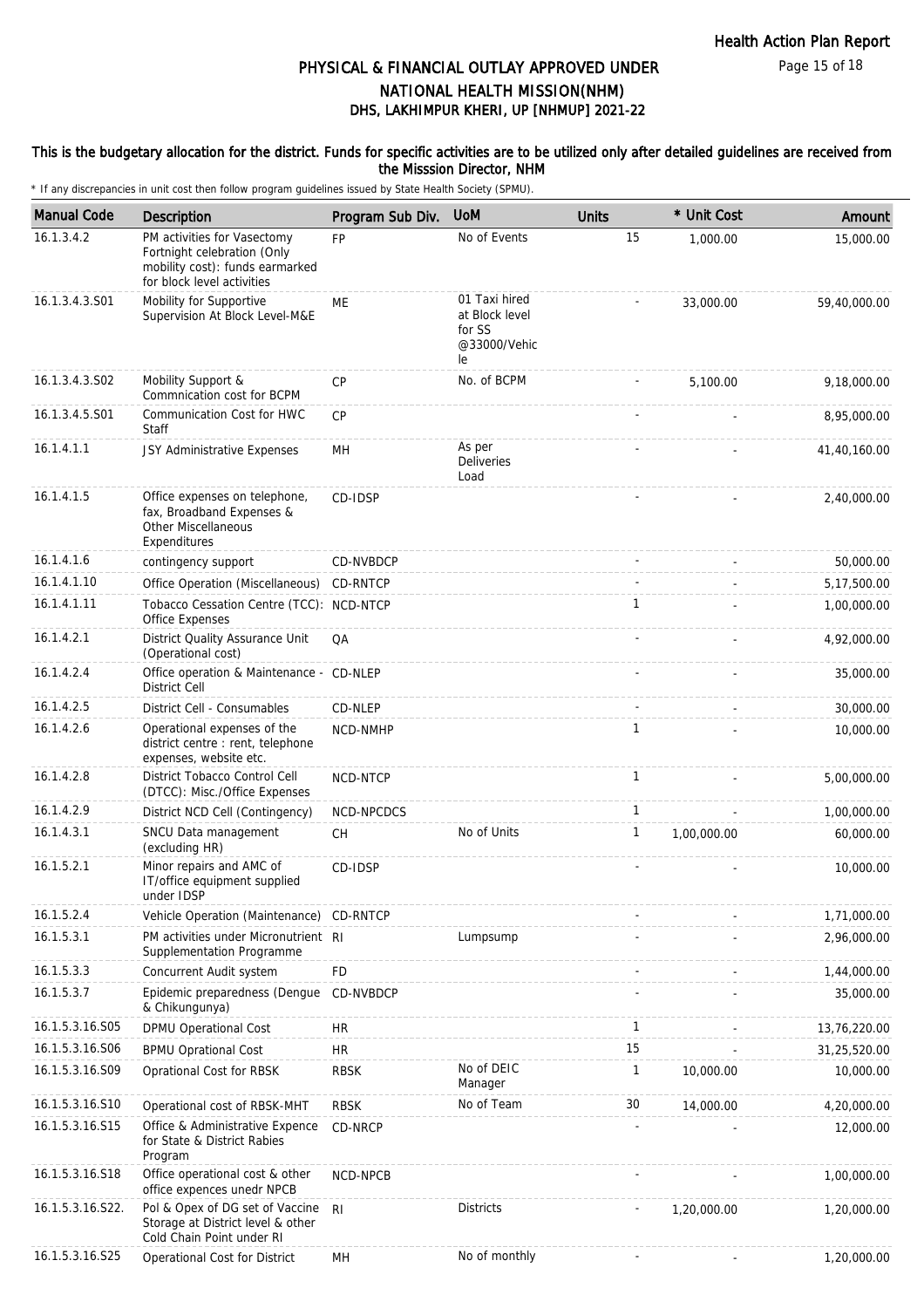### This is the budgetary allocation for the district. Funds for specific activities are to be utilized only after detailed guidelines are received from the Misssion Director, NHM

| <b>Manual Code</b> | Description                                                                      | Program Sub Div. | <b>UoM</b>                      | Units        | * Unit Cost              | Amount         |
|--------------------|----------------------------------------------------------------------------------|------------------|---------------------------------|--------------|--------------------------|----------------|
|                    | Maternal Health Consultant                                                       |                  | operational<br>cost             |              |                          |                |
| 16.2.1.S02         | Data Entry Operator                                                              | FP               | No of<br>HR/MONTH               | 1            | 14,071.00                | 2,55,259.00    |
| 16.2.1.S08         | District PNDT Co-Ordinator                                                       | FP               | No of<br>HR/MONTH               | $\mathbf{1}$ | 22,050.00                | 3,04,290.00    |
| 16.2.1.S11         | Contigency District PCPNDT Cell                                                  | <b>FP</b>        | No of<br>District/Month         | $\mathbf{1}$ | 5,000.00                 | 5,000.00       |
| 16.2.2.S03         | District Level Mobility Support<br>for PNDT Team                                 | <b>FP</b>        | No of Distrcts                  | $\mathbf{1}$ | 50,000.00                | 50,000.00      |
| 16.3.2.S01         | Mobility Support for HMIS &<br><b>MCTS Block Level</b>                           | <b>MIS</b>       |                                 | 15           |                          | 54,000.00      |
| 16.3.3.S01         | Operational cost for HMIS &<br>MCTS-AMC                                          | <b>MIS</b>       |                                 |              |                          | 1,45,200.00    |
| 16.3.3.S02         | Operational cost for HMIS &<br>MCTS-Internet                                     | <b>MIS</b>       |                                 |              |                          | 2,16,000.00    |
| 16.3.3.S03         | Operational cost for HMIS &<br>MCTS-Office Expenditure                           | <b>MIS</b>       |                                 |              |                          | 3,06,000.00    |
| 16.3.3.S04         | Operational cost for HMIS &<br>MCTS-Recurring Charges for<br><b>ANMOL Tablet</b> | <b>MIS</b>       |                                 | 646          |                          | 23,25,600.00   |
| 16.4.2.1.1.S01     | District Programme Manager                                                       | HR               |                                 | 1            | ÷.                       | 6,61,632.00    |
| 16.4.2.1.1.S02     | <b>District Community Process</b><br>Manager                                     | <b>HR</b>        |                                 | $\mathbf{1}$ |                          | 5,38,488.00    |
| 16.4.2.1.1.S04     | District Accounts Manager                                                        | HR               |                                 | 1            | $\overline{\phantom{a}}$ | 5,38,488.00    |
| 16.4.2.1.1.S05     | District Data Cum Account<br>Assistant                                           | <b>HR</b>        |                                 | 1            |                          | 3,67,548.00    |
| 16.4.2.1.1.S06     | DEIC manager                                                                     | <b>RBSK</b>      |                                 | 1            | $\overline{\phantom{a}}$ | 5,02,080.00    |
| 16.4.2.1.1.S09     | Support Staff                                                                    | <b>HR</b>        |                                 | 1            |                          | 2,00,775.00    |
| 16.4.2.1.1.S11     | District M I & E Officer                                                         | <b>MIS</b>       |                                 | ÷.           |                          | 1,80,000.00    |
| 16.4.2.1.2.S01     | <b>RKSK Consultant</b>                                                           | <b>RKSK</b>      |                                 | 1            |                          | 4,82,252.00    |
| 16.4.2.1.2.502     | District Consultant(MH)                                                          | MH               | No of District<br>Consultant MH | $\mathbf{1}$ |                          | 5,29,200.00    |
| 16.4.2.1.2.S04     | District Hospital Quality Manager QA                                             |                  |                                 | 2            | ÷.                       | 10,97,610.00   |
| 16.4.2.1.2.505     | <b>District Consultant Quality</b><br>Assurance                                  | QA               |                                 | $\mathbf{1}$ |                          | 4,80,000.00    |
| 16.4.2.1.8.S01     | Programme cum Admin. Asst.                                                       | QA               |                                 | 1            |                          | 2,34,915.00    |
| 16.4.2.2.2.S01     | District Epidemiologist-CD-IDSP                                                  | CD-IDSP          |                                 |              |                          | 8,78,644.00    |
| 16.4.2.2.2.S02     | District Leprosy Consultant-CD-<br><b>NLEP</b>                                   | CD-NLEP          |                                 |              |                          | 5, 13, 752.00  |
| 16.4.2.2.2.S04     | District AES/JE Consultant                                                       | CD-NVBDCP        |                                 | 1            |                          | 2,40,000.00    |
| 16.4.2.2.3.S01     | Programme Assistants/District<br>Technical Assitant-CD-NVBDCP-<br>AES/JE         | CD-NVBDCP        |                                 | $\mathbf{1}$ |                          | 2,22,498.00    |
| 16.4.2.2.4.S01     | Sr PMDT-TB HIV Coodinators                                                       | CD-RNTCP         |                                 |              |                          | 9,16,385.00    |
| 16.4.2.2.4.S02     | PPM Coordinator-RNTCP                                                            | CD-RNTCP         |                                 |              |                          | 9,38,000.00    |
| 16.4.2.2.4.S03     | District Programme Coordinator-<br><b>RNTCP</b>                                  | <b>CD-RNTCP</b>  |                                 |              |                          | 5,59,000.00    |
| 16.4.2.2.5.S01     | District Data Manager-CD-IDSP                                                    | CD-IDSP          |                                 |              |                          | 3,91,822.00    |
| 16.4.2.2.5.S02     | Statistical Asst. DRTB Centre                                                    | CD-RNTCP         |                                 |              |                          | 50,936.00      |
| 16.4.2.2.6.S01     | Senior Treatment<br>Supervisor(STS)                                              | CD-RNTCP         |                                 |              |                          | 92,64,920.00   |
| 16.4.2.2.6.S03     | Senior TB Lab Supervisor(STLS)                                                   | CD-RNTCP         |                                 |              |                          | 33,59,770.00   |
| 16.4.2.2.7.S01     | Accountant- Full time                                                            | CD-RNTCP         |                                 |              |                          | 3,85,000.00    |
| 16.4.3.1.1.S01     | <b>Block Programme Manager</b>                                                   | HR               |                                 | 15           |                          | 54, 10, 284.00 |
| 16.4.3.1.1.S02     | <b>Block Account Manager</b>                                                     | <b>HR</b>        |                                 | 15           |                          | 49,03,437.00   |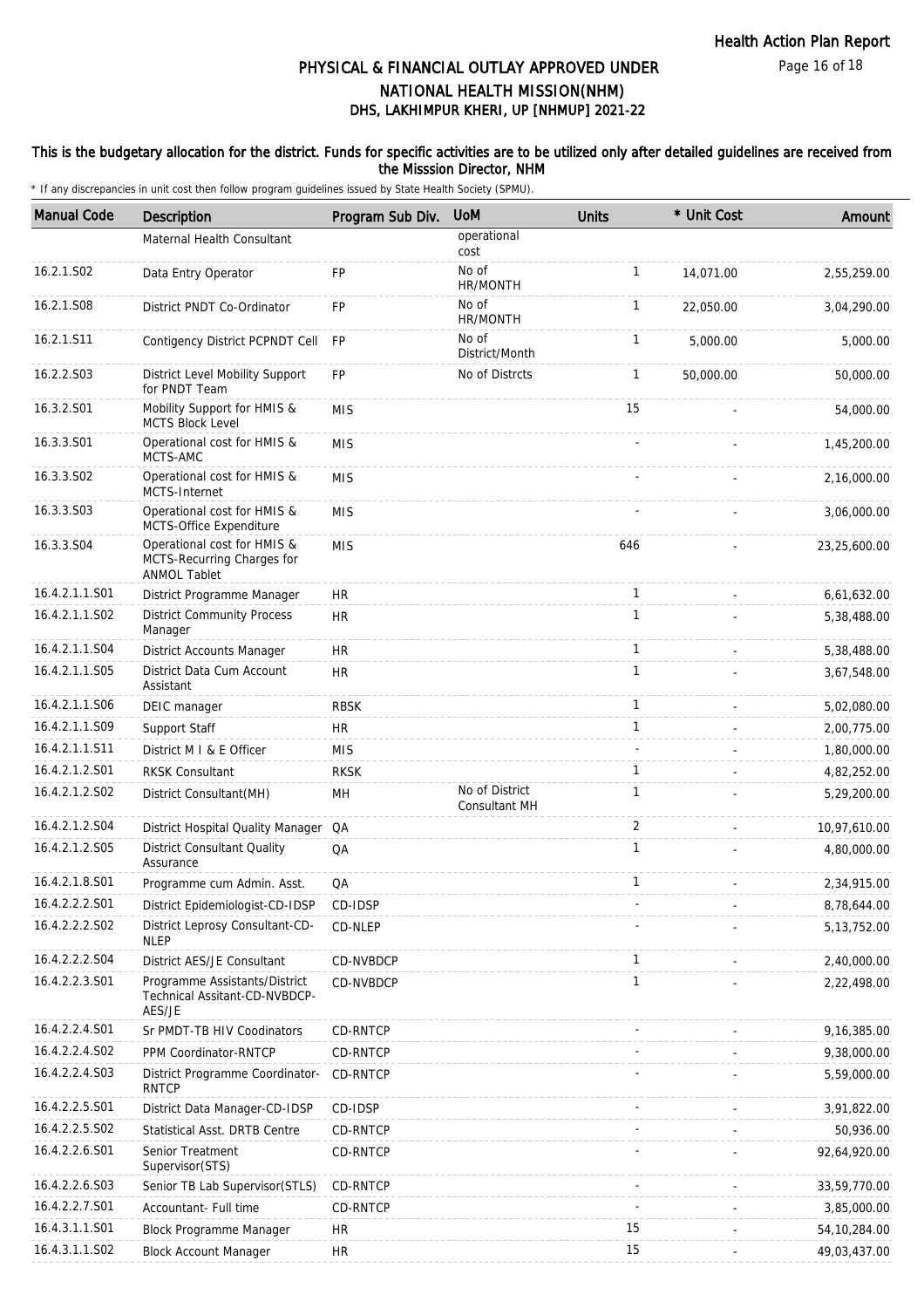### This is the budgetary allocation for the district. Funds for specific activities are to be utilized only after detailed guidelines are received from the Misssion Director, NHM

| <b>Manual Code</b> | <b>Description</b>                                                         | Program Sub Div. | <b>UoM</b>          | <b>Units</b>   | * Unit Cost | Amount         |
|--------------------|----------------------------------------------------------------------------|------------------|---------------------|----------------|-------------|----------------|
| 16.4.3.1.1.S03     | <b>Block Community Process</b><br>Manager                                  | CP               |                     |                |             | 42,73,862.00   |
| 16.4.3.1.9.S03     | Data Entry Operator-HR                                                     | <b>HR</b>        |                     | $\overline{2}$ |             | 5,57,040.00    |
| 16.4.3.1.9.S04     | Data Entry Operator-MCTS OPR<br>820 MIS                                    | <b>MIS</b>       |                     | 15             |             | 39,54,960.00   |
| 16.4.3.1.9.S05     | Data Entry Operator-MIS<br>Outsource                                       | <b>MIS</b>       |                     | 14036          |             | 70,180.00      |
| 16.4.3.1.9.S07     | Data Entry Operator-RI                                                     | RI               |                     |                |             | 2,37,510.00    |
| 16.4.3.1.9.S08     | Data Entry Operator-RNTCP                                                  | CD-RNTCP         |                     |                |             | 7,09,000.00    |
| 16.4.3.1.9.S11     | Data Entry Operator- CD-IDSP                                               | CD-IDSP          |                     |                |             | 37,26,683.00   |
| 16.4.3.1.9.S13     | Data Entry Operator- NBCP-<br><b>District</b>                              | NCD-NPCB         |                     |                |             | 2,03,133.00    |
| 16.4.3.1.9.S18     | Data Entry Operator -CD-AES/JE                                             | CD-NVBDCP        |                     | $\mathbf{1}$   |             | 98,330.00      |
| 17.2.1             | Telemedicine/ teleconsultation<br>facility under Ayushman Bharat<br>H&WC   | CP               |                     |                |             | 22,86,000.00   |
| 17.8.S05           | Internet Cost to ASHA & AF at<br><b>HWC</b>                                | <b>CP</b>        | No of ASHA &<br>AF  |                | 200.00      | 29,38,200.00   |
| 18.1.4             | Counseling training for Service<br>Provider                                | <b>FP</b>        | No of Batch         | $\mathbf{1}$   | 15,400.00   | 15,400.00      |
| U.1.1.1.2          | Support for implementation of<br><b>NVBDCP</b>                             | CD-NVBDCP        |                     |                |             | 6,54,100.00    |
| U.1.3.1            | Operational Expenses of UPHCs<br>(excluding rent)                          | <b>NUHM</b>      | No of UPHC          | 4              | 8,000.00    | 3,84,000.00    |
| U.2.2.1            | Mobility support for ANM/LHV                                               | <b>NUHM</b>      | No of ANM           | 20             | 500.00      | 1,20,000.00    |
| U.2.3.1            | <b>UHNDs</b>                                                               | <b>NUHM</b>      | No of ANM           | 20             | 1,000.00    | 2,40,000.00    |
| U.2.3.2            | Special outreach camps in<br>slums/ vulnerable areas                       | <b>NUHM</b>      | No of UPHC          | 4              | 6,500.00    | 1,56,000.00    |
| U.3.1.1.1          | Incentives for routine activities                                          | <b>NUHM</b>      | No of ASHA          | 9              | 2,000.00    | 2,16,000.00    |
| U.3.1.1.2          | ASHA incentives for Ayushman<br>Bharat Health & Wellness<br>Centres (H&WC) | <b>NUHM</b>      | No of ASHA          | 4              | 1,000.00    | 48,000.00      |
| U.3.1.1.3.S01      | Incentive for Health Promotion<br>Day for ASHAs                            | <b>NUHM</b>      | No of ASHA          | 9              | 200.00      | 21,600.00      |
| U.3.1.1.3.S02      | Incentive for PMMVY for ASHAs                                              | <b>NUHM</b>      | No of<br>Benificary | 126            | 100.00      | 12,600.00      |
| U.3.1.1.3.S03      | Incentive for Dengue and<br>chikenguiniya for ASHAs                        | <b>CD-NVBDCP</b> |                     |                |             | 9,000.00       |
| U.3.1.2.1          | Module Training (Induction, VI & NUHM<br>VII)                              |                  |                     | 114            |             | 5,61,400.00    |
| U.3.1.3.1          | Supportive provisions (uniform/<br>awards etc)                             | <b>NUHM</b>      |                     | 9              |             | 6,400.00       |
| U.4.1.1.2          | Untied grants to UPHCs Rented<br>Building                                  | <b>NUHM</b>      | No of UPHC          | 4              | 1,00,000.00 | 4,00,000.00    |
| U.4.1.4            | Untied grants to MAS                                                       | <b>NUHM</b>      | No of MASs          | 9              | 5,000.00    | 45,000.00      |
| U.5.1.4.           | Rent for UPHC                                                              | <b>NUHM</b>      | No of UPHC          | 4              | 17,325.00   | 8,31,600.00    |
| U.6.2.1.1          | Procurement of drugs for AB-<br>H&WCs                                      | <b>NUHM</b>      | No of HWC           | $\overline{c}$ | 1,30,000.00 | 2,60,000.00    |
| U.6.2.1.2          | Procurement of drugs for<br>facilities other than AB-HWCs                  | <b>NUHM</b>      | No of HWC           | $\overline{2}$ | 1,30,000.00 | 2,60,000.00    |
| U.6.3.1            | Tablets/ software for IT support<br>of Ayushman Bharat H&WC                | <b>NUHM</b>      |                     | 2              |             | 20,000.00      |
| U.8.1.1.1          | ANMs/LHVs UPHC                                                             | <b>NUHM</b>      |                     | 20             |             | 39, 16, 454.00 |
| U.8.1.2.1          | Staff nurse UPHC                                                           | <b>NUHM</b>      |                     | 8              |             | 24,39,857.00   |
| U.8.1.3.1          | Lab Technicians UPHC                                                       | <b>NUHM</b>      |                     | 4              |             | 7,99,568.00    |
| U.8.1.4.1          | Pharmacists UPHC                                                           | <b>NUHM</b>      |                     | 4              |             | 12,48,232.00   |
| U.8.1.8.1.1        | MO at UPHC Full-time                                                       | <b>NUHM</b>      |                     | 4              |             | 28, 16, 804.00 |